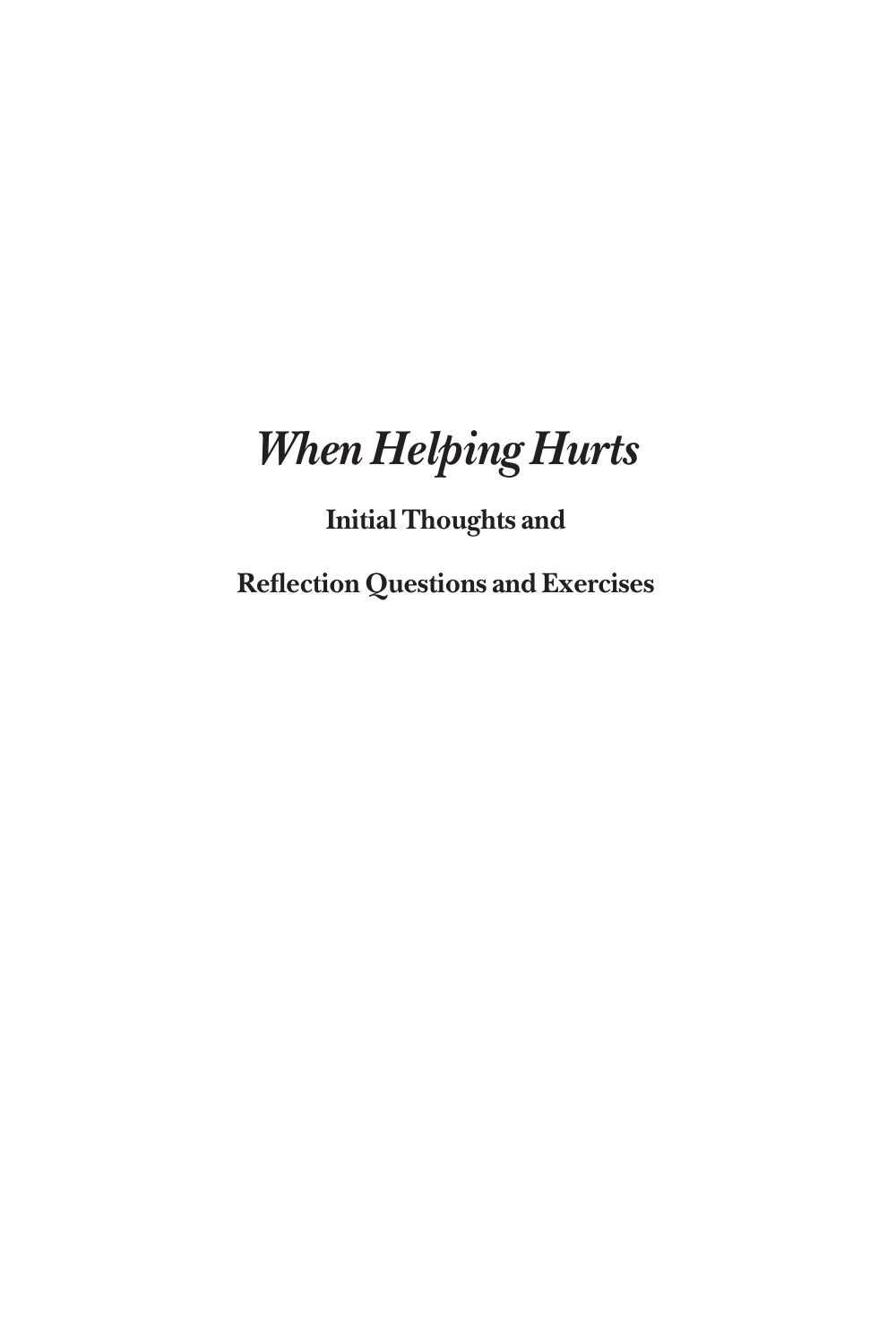#### **Opening Exercise**

Consider the following scenario:

*The tsunami that hit Indonesia in December 2004 wiped out many of the small businesses. These small businesses are owned by poor people and serve as their primary source of income. Most of the shops, equipment, materials, and inventory were destroyed. Four months after the tsunami, your church has decided to send a team to assist with the restarting of these small businesses.*

Discuss the following questions in groups of approximately five people. If you are reading this book individually, then consider these questions on your own.

1. What will you do to plan and prepare for your trip?

2. What resources will you bring with you?

3. Whom will you choose from your church to go on this trip?

4. What will your team do once it gets there?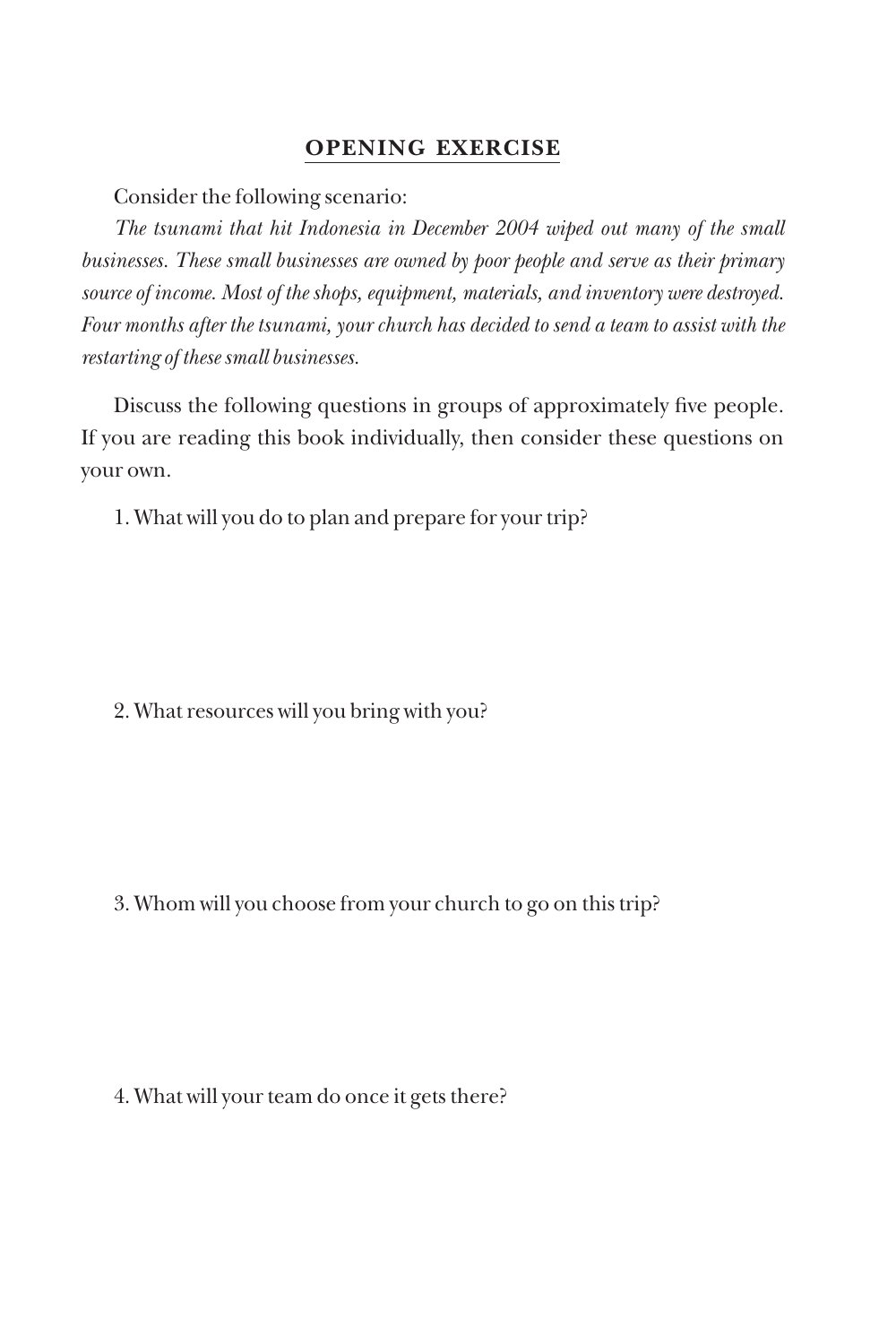5. What will be the specific components of your ministry?

6. How will you implement each component?

Please write down your responses to these questions and store them in a safe place. You will be asked to reflect upon your responses later in the book.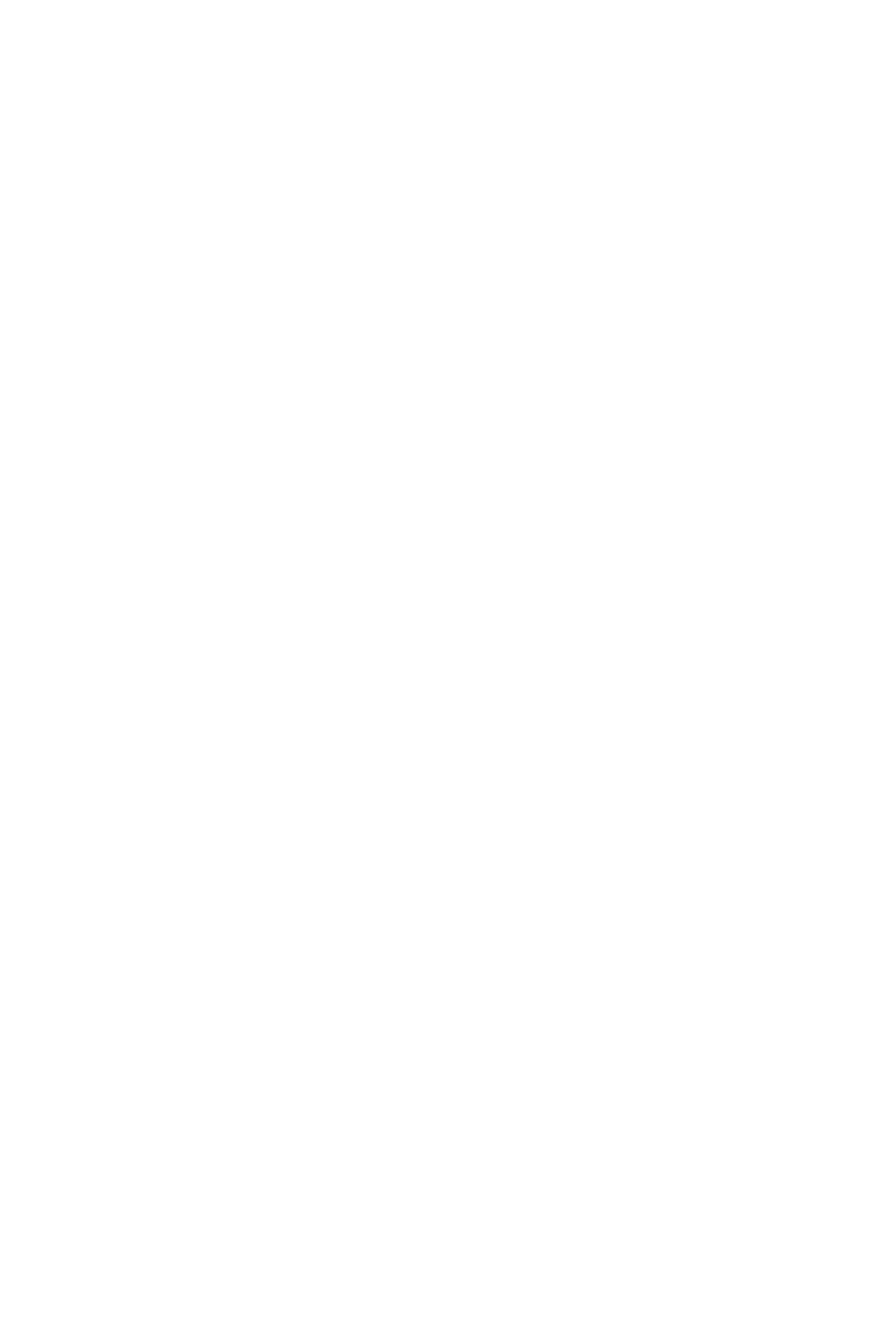

## FOUNDATIONAL CONCEPTS *for* Helping WITHOUT HURTING

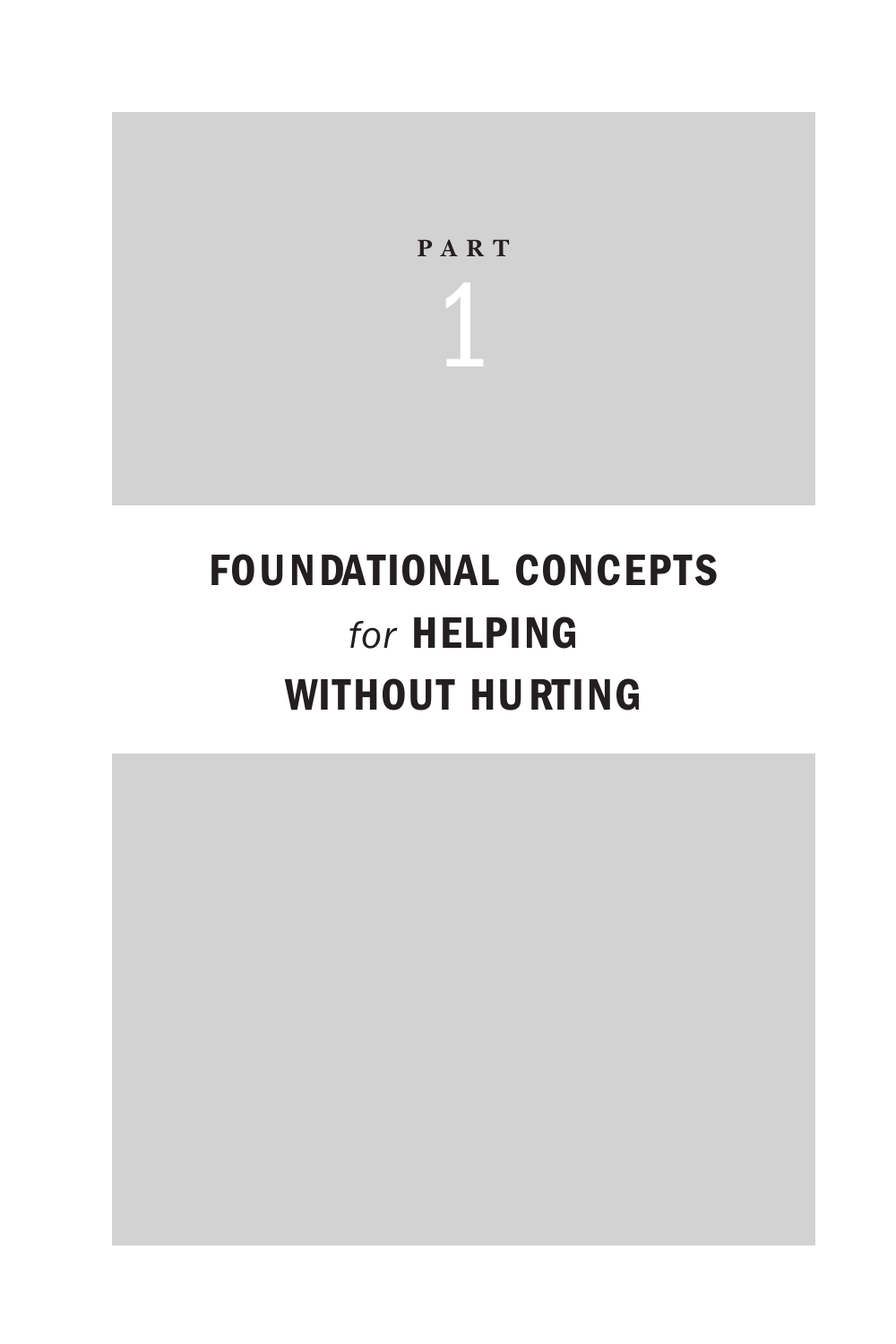### **I n iti al Th o ugh t s**

Please write short answers (one sentence each) to the following questions:

*1. Why did Jesus come to earth?*

*2. For what specific sin(s) was Old Testament Israel sent into captivity? Do not just say "disobedience." Be specific. For example: "The Israelites were constantly robbing banks."*

*3. What is the primary task of the church?*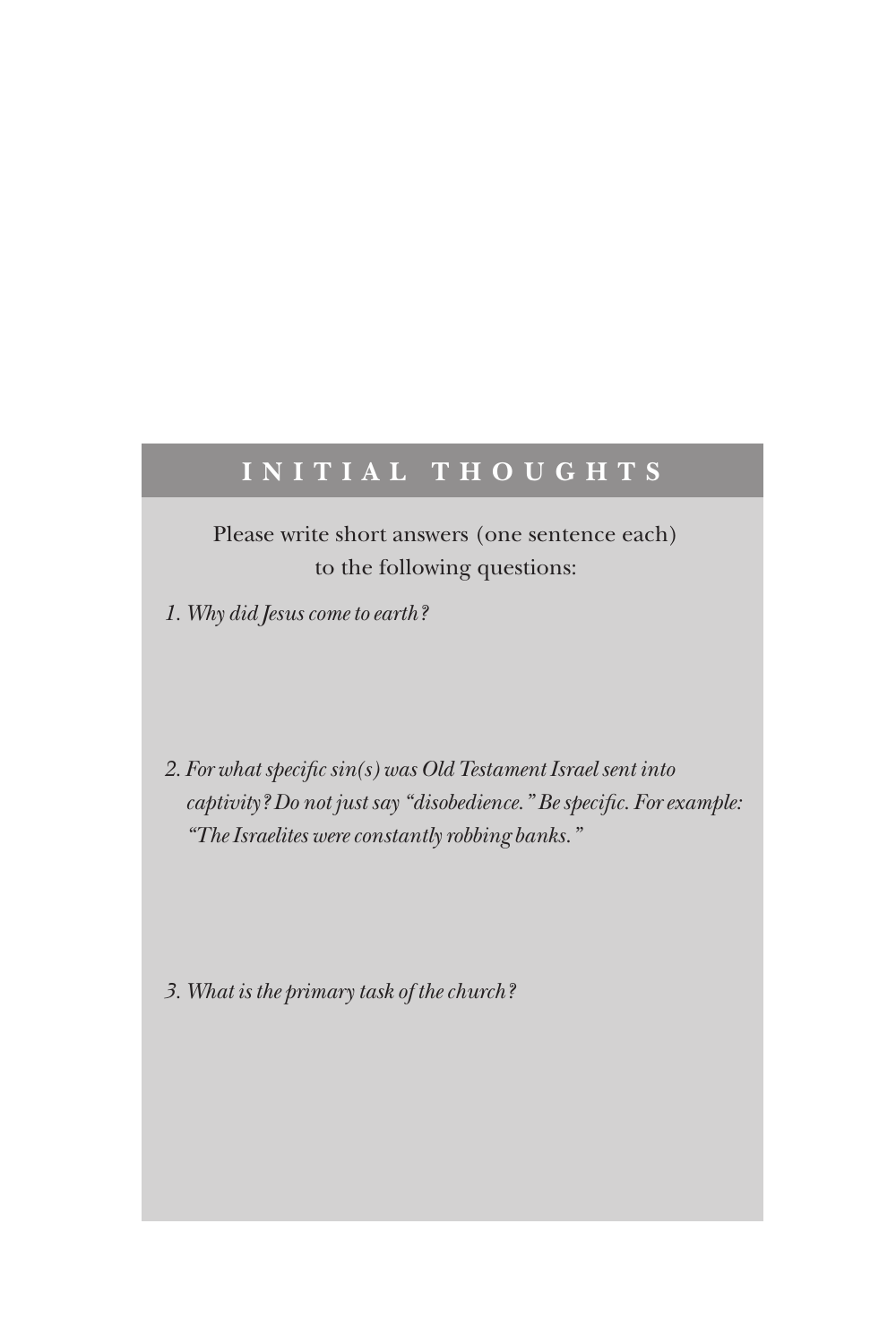chapter 1

# WHY DID **JESUS** come to earth?

#### **Reflection Questions and Exercises**

#### *Please write responses to the following:*

1. Reflect on your answer to the question at the start of this chapter: why did Jesus come to earth? How has your answer to this question shaped the way you live your life? How might you live a life that more fully reflects a Christcentered, kingdom perspective? Be specific.

2. Did you know before reading this chapter that one of the reasons Israel was sent into captivity was her failure to care for the poor? If not, why not? What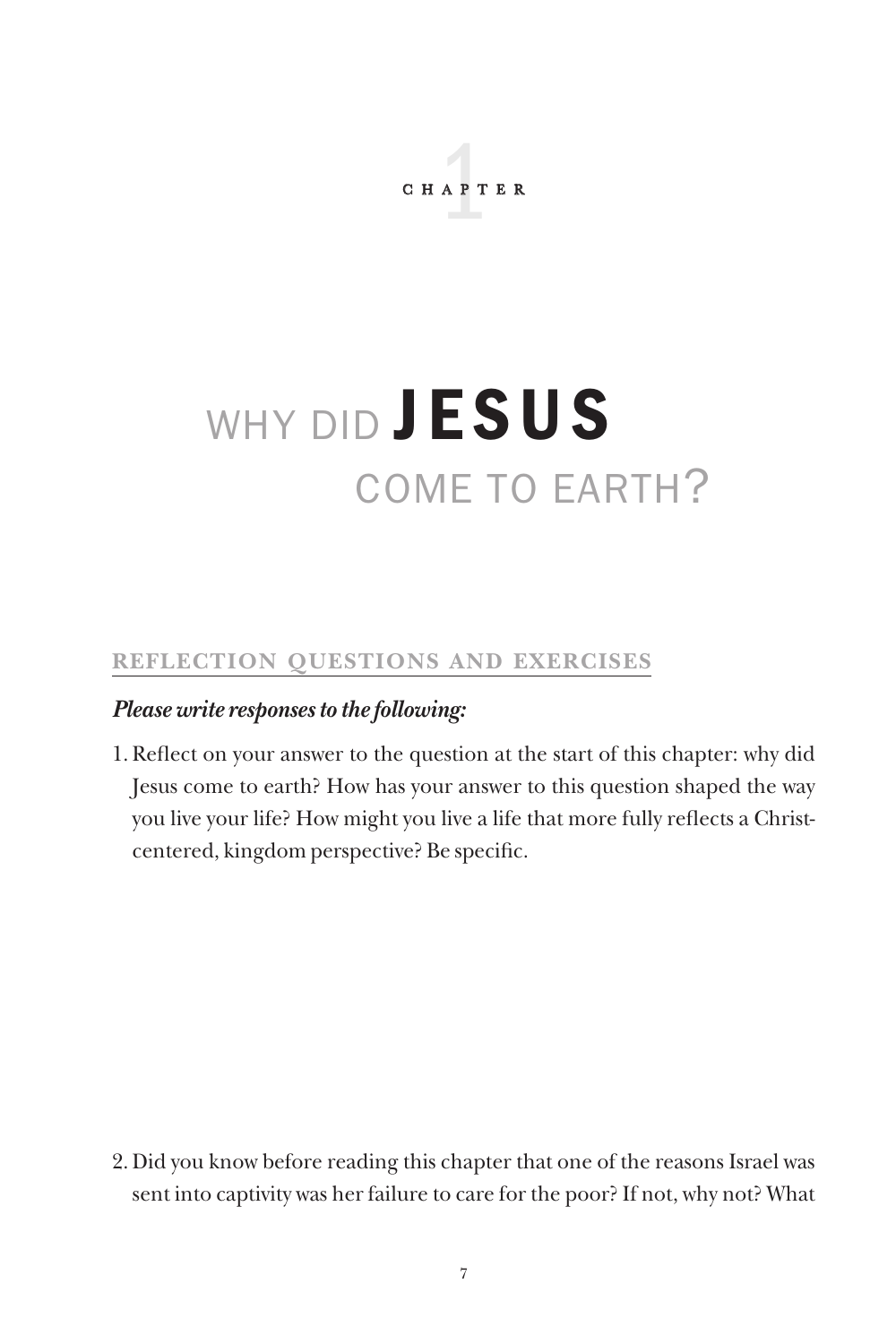does the North American church's ignorance about the cause of the captivity suggest about the way it is reading Scripture?

3. Reflect on how your church answers the question: what is the primary task of the church? Your church's answer to this question might not be explicit. Hence, you might have to discern your church's implicit answer to this question by thinking about the messages from the pulpit, the types of ministries pursued, and the way those ministries are conducted. How might your church more fully reflect a Christ-centered, kingdom theology in its ministries? Be specific.

4. When poor people look at your church, in what ways do they see the embodiment of Jesus Christ and the comprehensive healing of His kingdom? What else could your church be doing?

5. List three specific things you will try to do as a result of this chapter. Pray for God to give you the strength to be faithful in doing these things.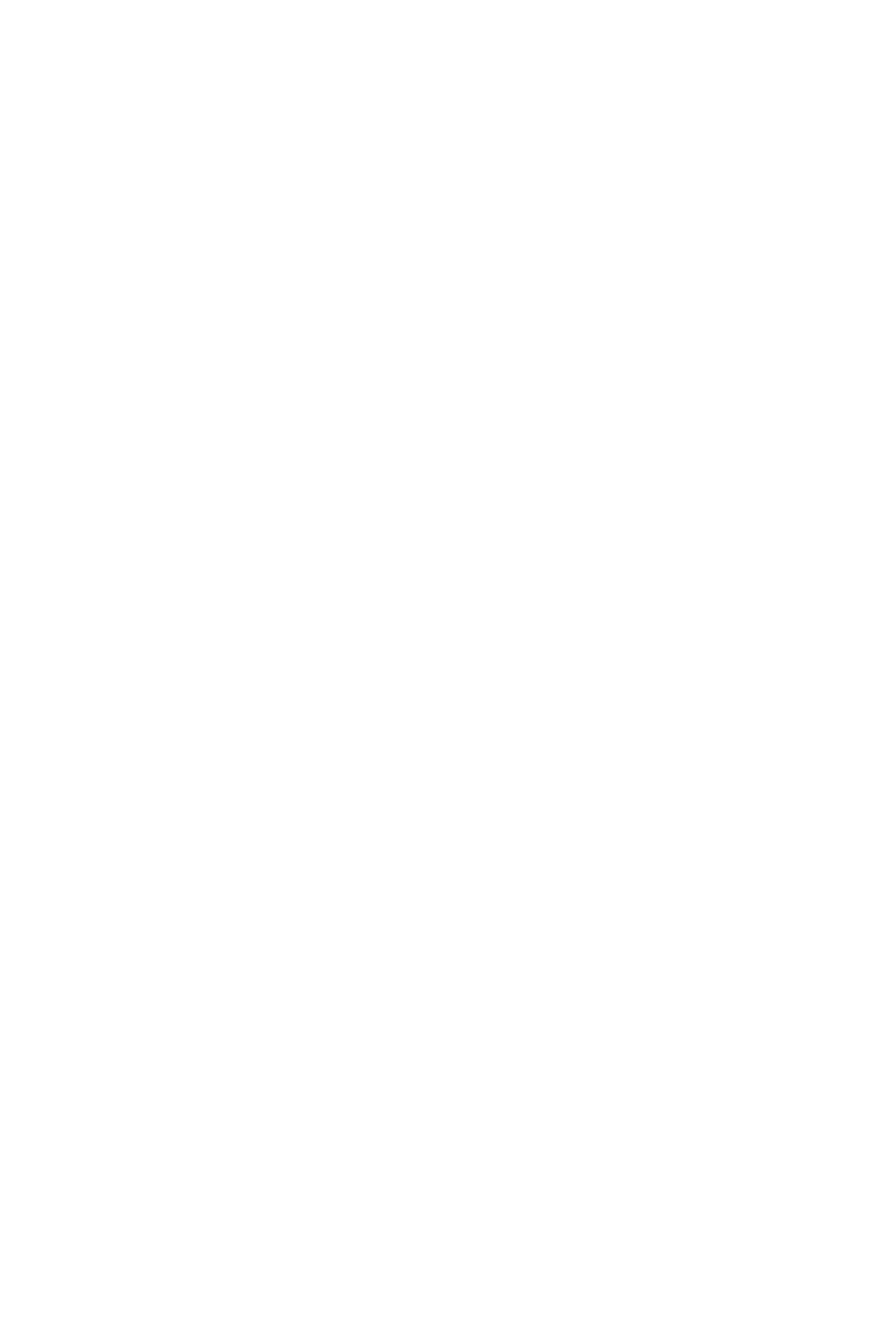### **I n iti al Th o ugh t s**

Take a few minutes to answer the following question:

*What is poverty?* Make a list of words that come to your mind when you think of poverty.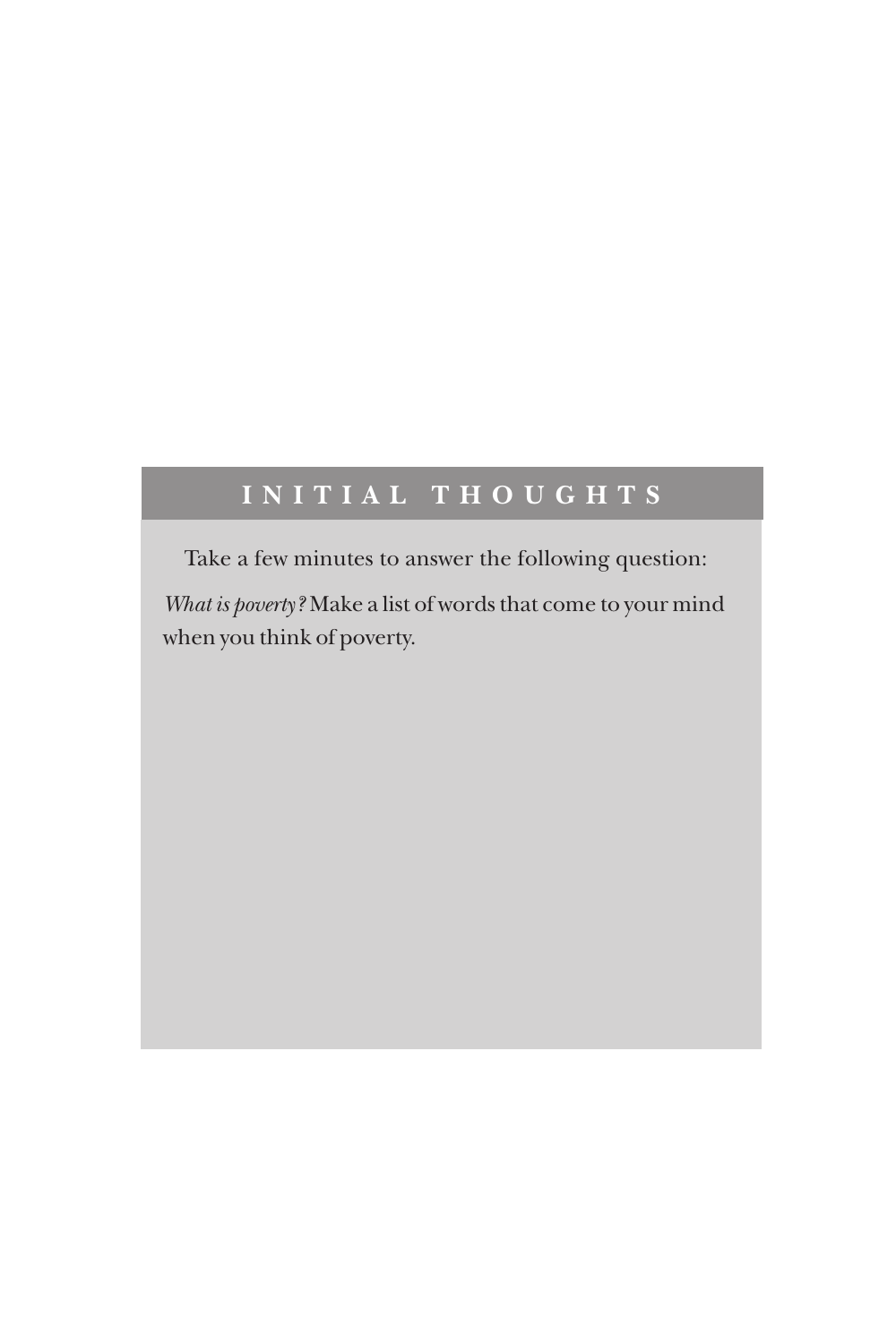

# WHAT'S THE **PROBLEM?**

#### **Reflection Questions and Exercises**

#### *Please write responses to the following:*

1. Reflect on your relationships with God, self, others, and the rest of creation. List specific things that you would like to see improved in your four key relationships.

2. Read Romans 5:6–11. To what extent do you embrace the message of the cross: God Almighty died for you while you were still His "enemy"? How worthy are you of God's love expressed through Jesus Christ?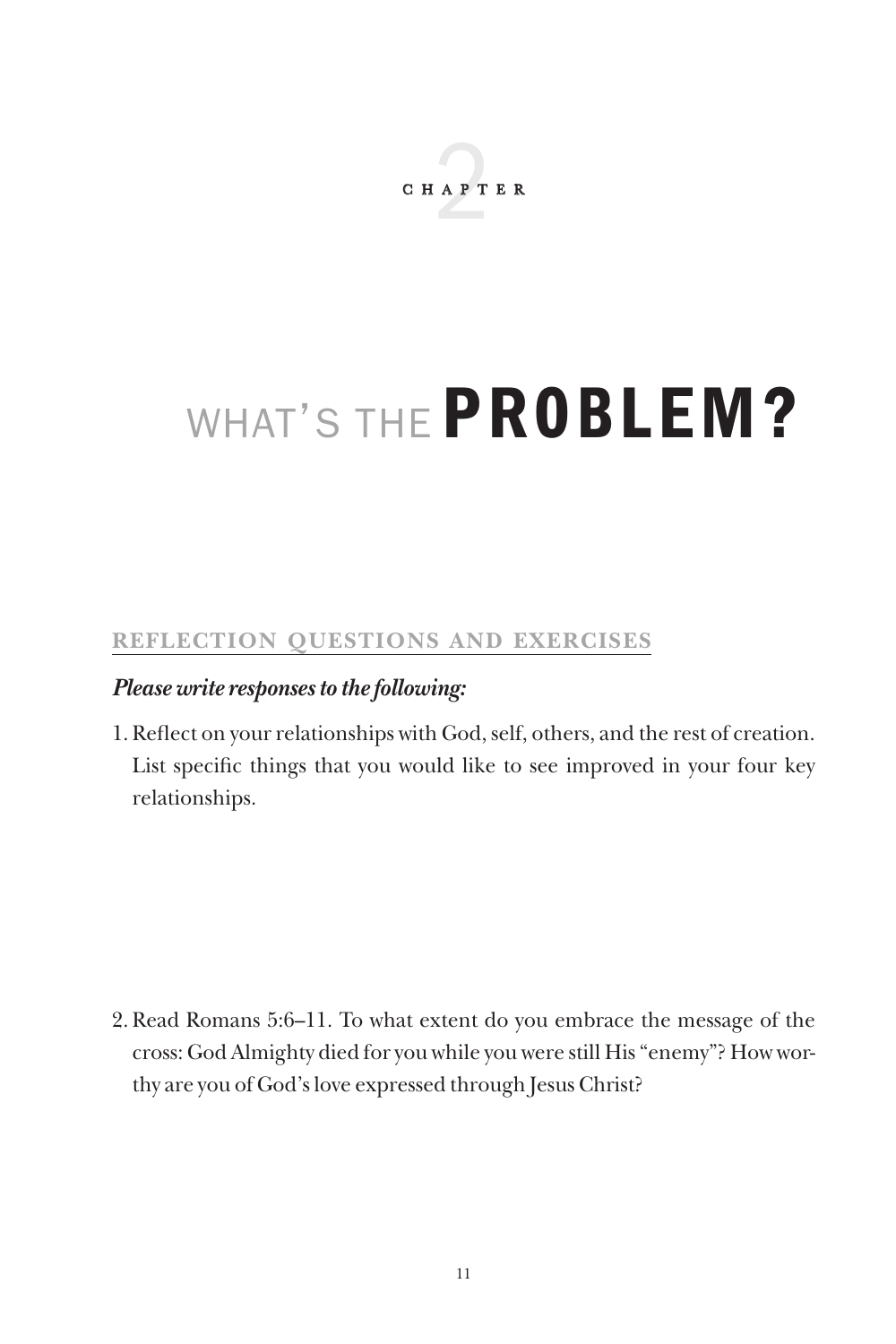3. In what ways do you suffer from a "god-complex," the belief that you are superior to others and are well-positioned to determine what is best for them? If you have this problem, what specific steps can you take to change this?

4. What really motivates you to want to help materially poor people?

5. Think about the approach of your church or your ministry to materially poor people. Is there any evidence of a god-complex?

6. Think back to a situation in which you have tried to minister to others. In what ways did your approach help both you and them to overcome a poverty of spiritual intimacy, a poverty of being, a poverty of community, and a poverty of stewardship? In what ways did your approach actually contribute to greater "poverty" in the four relationships for both you and them?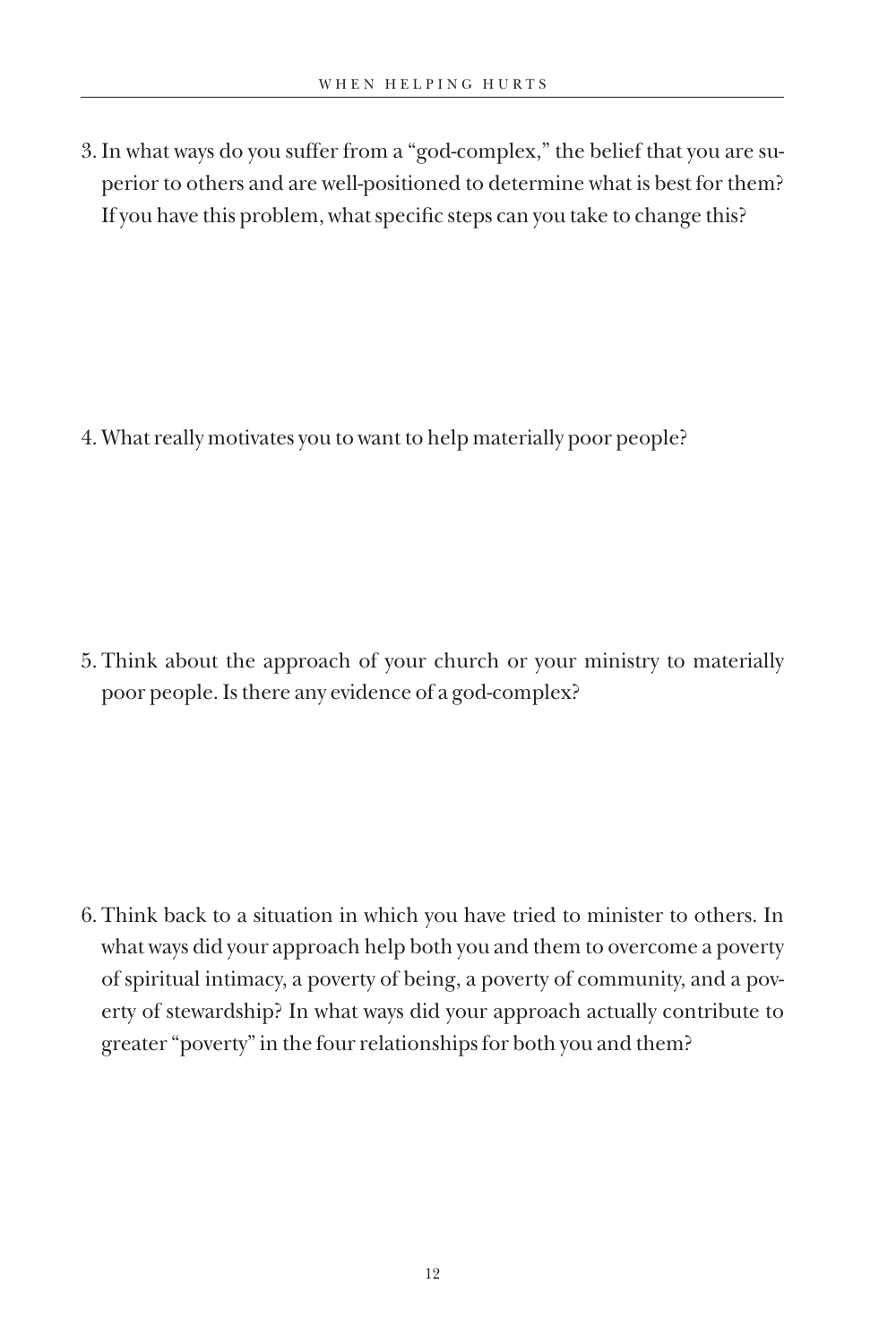7. Now answer question 6 for your church by reflecting on the type of ministries that your church pursues and the manner in which it pursues them.

8. Think back to your answers to the question at the start of this chapter: *What is poverty?* Compare your answers to the answers that the poor themselves give. What differences do you see?

9. Do you have a "material definition of poverty"? If so, how has this influenced the way that you have approached ministry to the poor? What harm enced the way that you have approached ministry to the poor? What harm might this have done?

10. Are you or your church locked into the equation mentioned in this chapter (see p. 64)? If so, what steps can you take to break out of it?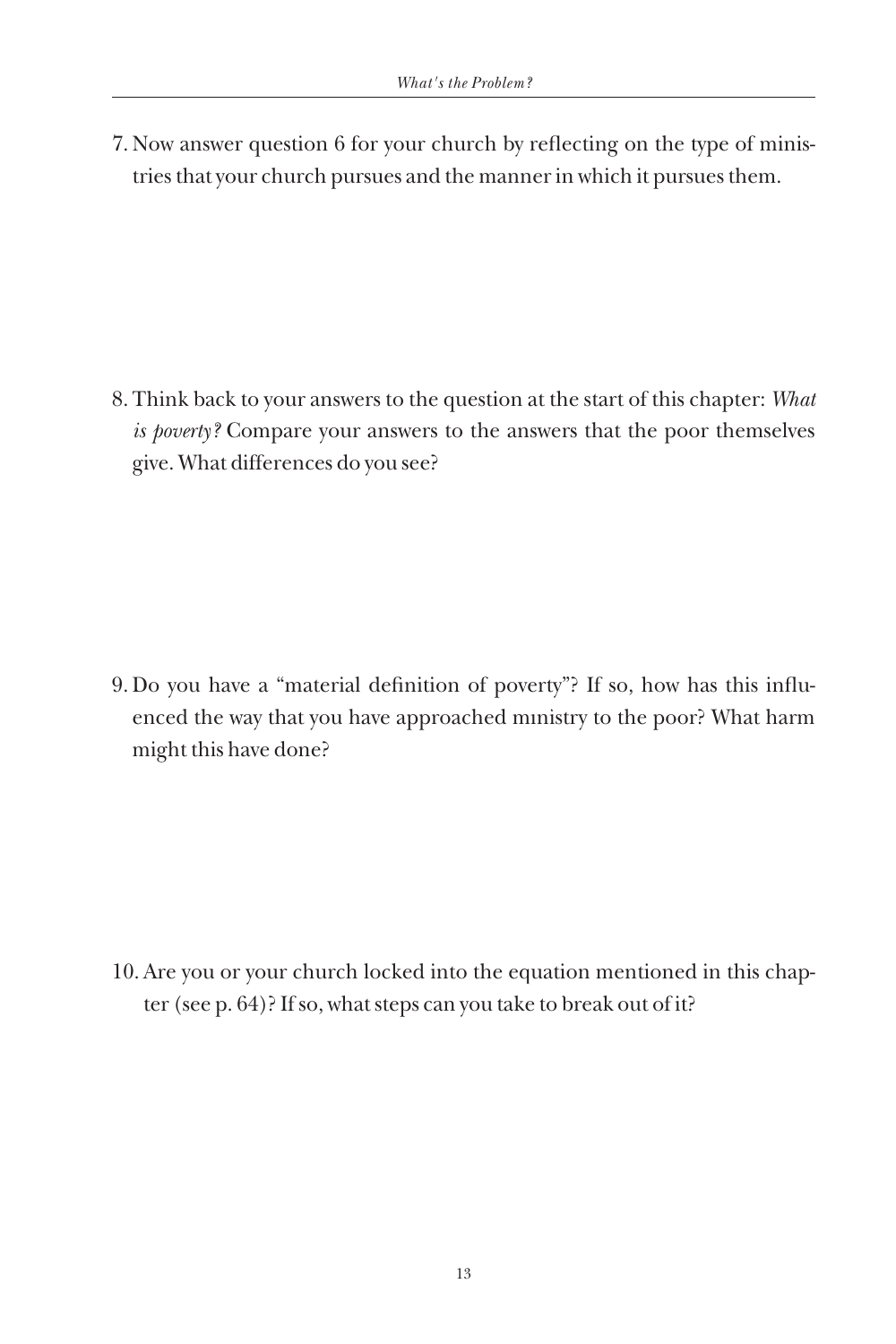### **INITIAL THOUGHTS**

Please take a few minutes to write short answers to the following questions:

*1. What is poverty alleviation?* 

*2. How do you define "success" in ministering to the materially poor?*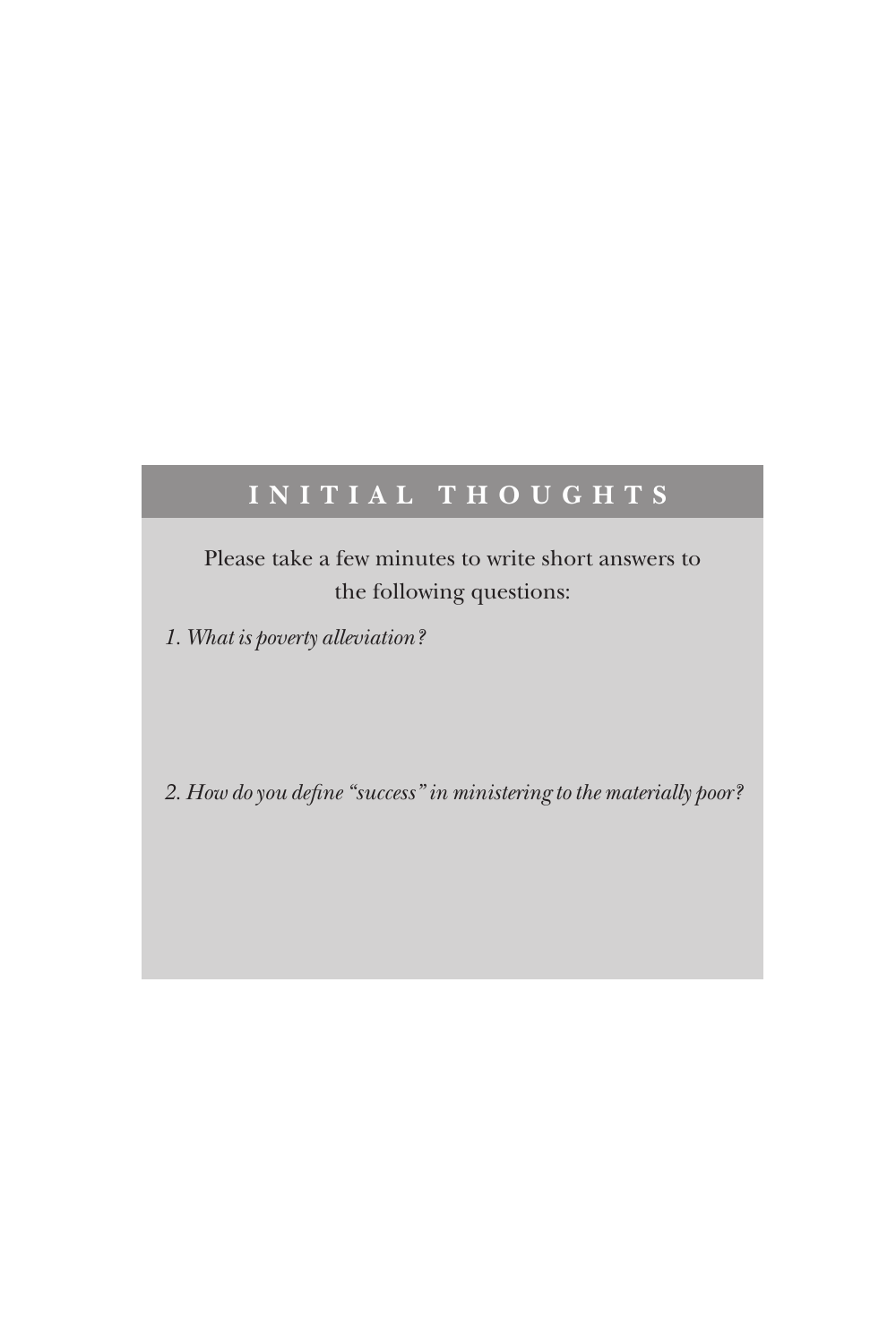

# ARE WE THERE YET?

#### **Reflection Questions and Exercises**

#### *Please write responses to the following:*

1. Reflect on your answers to the questions at the start of this chapter. Have your views changed at all? If so, how? Be specific.

2. Have you ever felt trapped by life's circumstances to the point where you believed that you could not do anything to change the situation? If so, describe the emotions and behaviors that this produced in you. Did you ever feel like just giving up?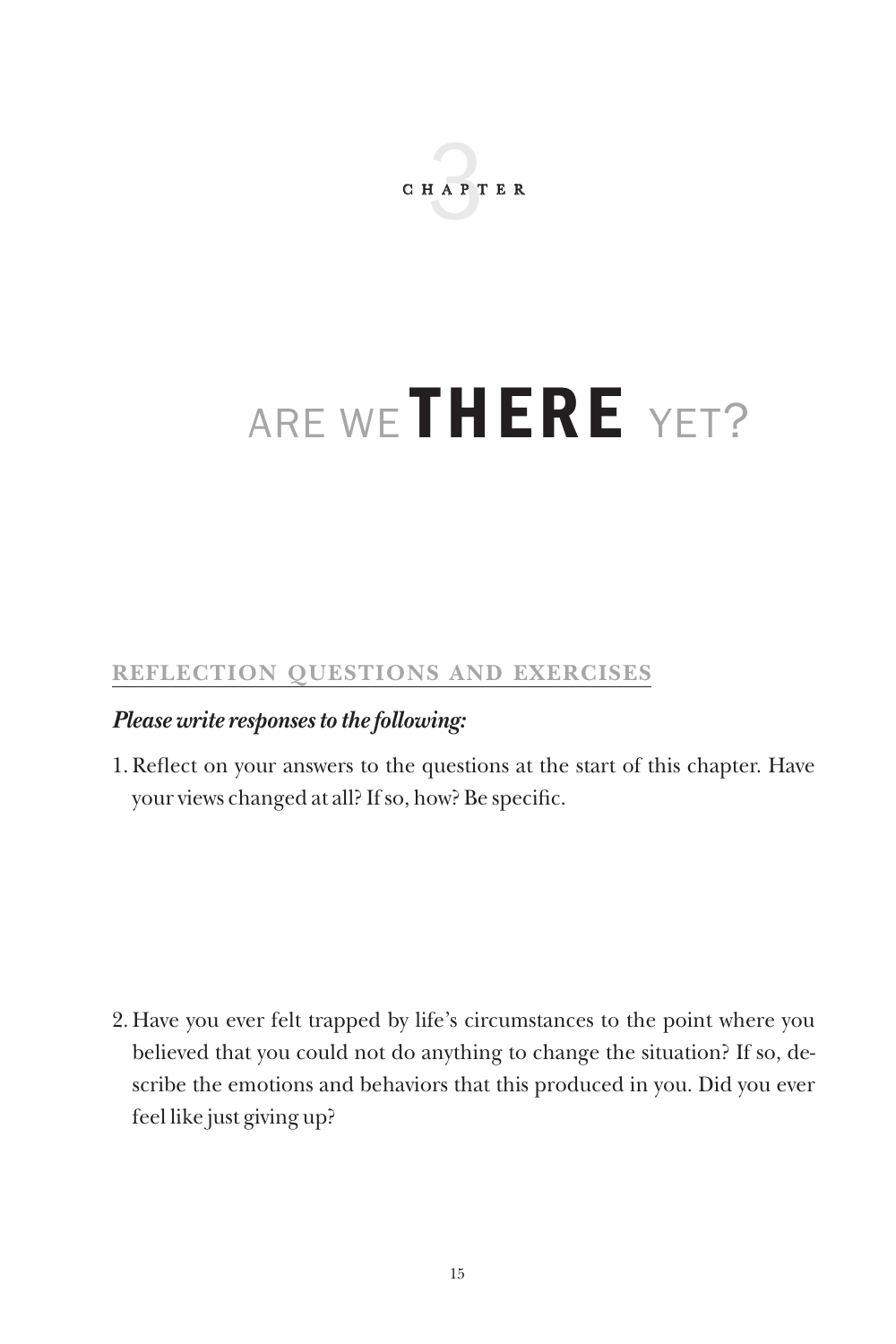3. When you get sick, what do you do? Now read 2 Chronicles 16:7–9, 12 and Psalm 20:7. What was Asa's sin? One of the features of the modern worldview is an unbiblical separation between the spiritual and the physical realms. Like Asa, we tend to rely on science—medicine, technology, machines, power, etc.—to solve our problems and forget to call on the one who created and upholds the universe. Are you like Asa? How does your worldview need to be transformed?

4. Think about your church's ministries and missions efforts. Do they include a clear, verbal articulation of the gospel? If not, what are some specific things that could be done to improve this?

5. Again, think about your church's ministries and mission efforts. Are they about *people* and *processes* or about *projects* and *products*? List some specific things that you could do to improve these initiatives.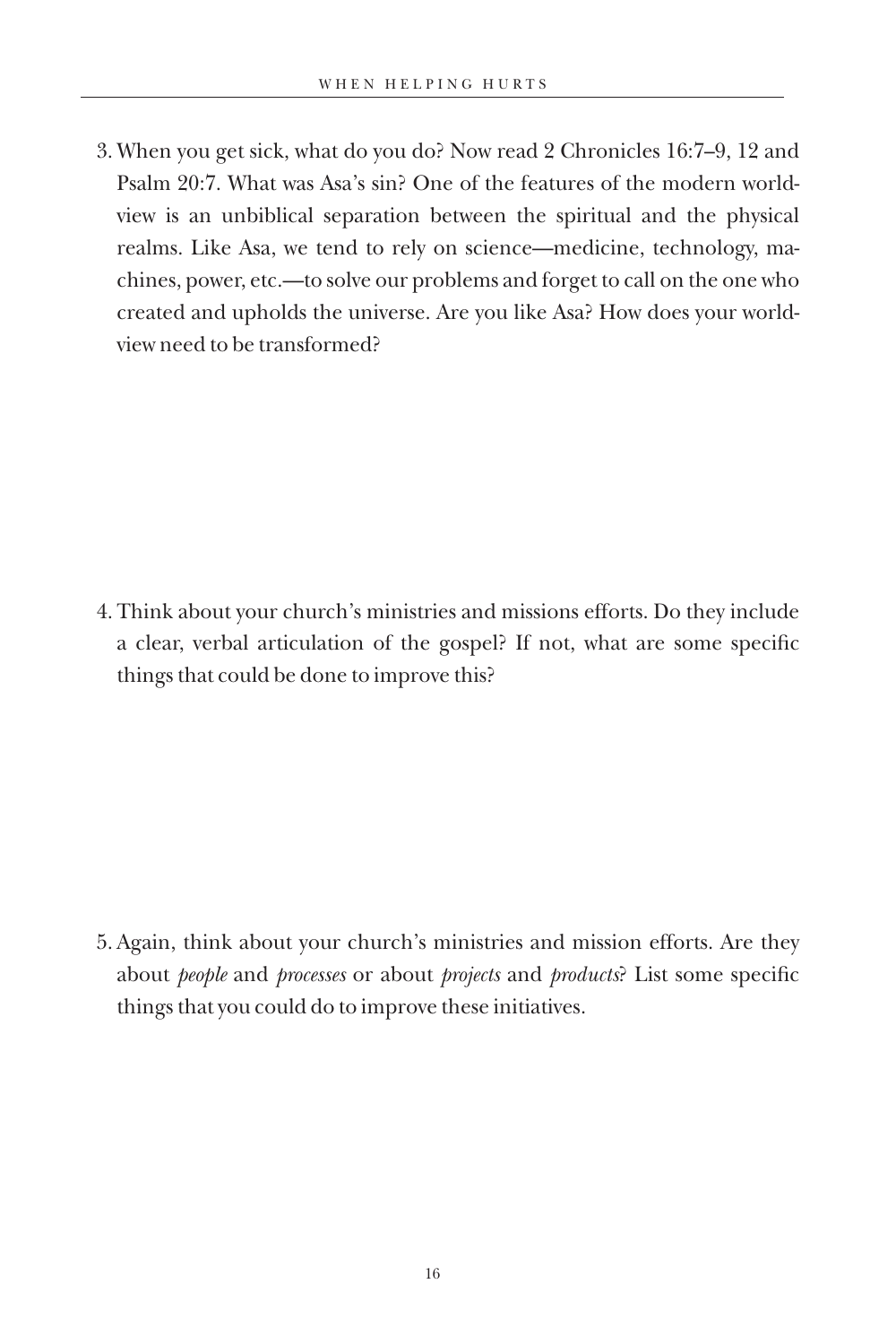6. Answer questions 4 and 5 for any parachurch ministries with which you are involved.

7. Consider your community, city, or region. How might the economic, social, religious, and political systems be unjust and oppressive to some people? If you are able, ask several materially poor people or people who are ethnic minorities (e.g., Native Americans, African Americans, Hispanics in the Southwestern part of the United States) to share their perspective on this with you. Spend some time really listening to them and considering what they have to say. Then ask: is there anything you or your church could do to make these systems more just?

8. Do the ministries to the poor with which you are involved narrate that God is the Creator, Sustainer, and Redeemer of the technology, resources, and methods that you are bringing? Or are you inadvertently communicating that the power is in the technology, resources, and methods?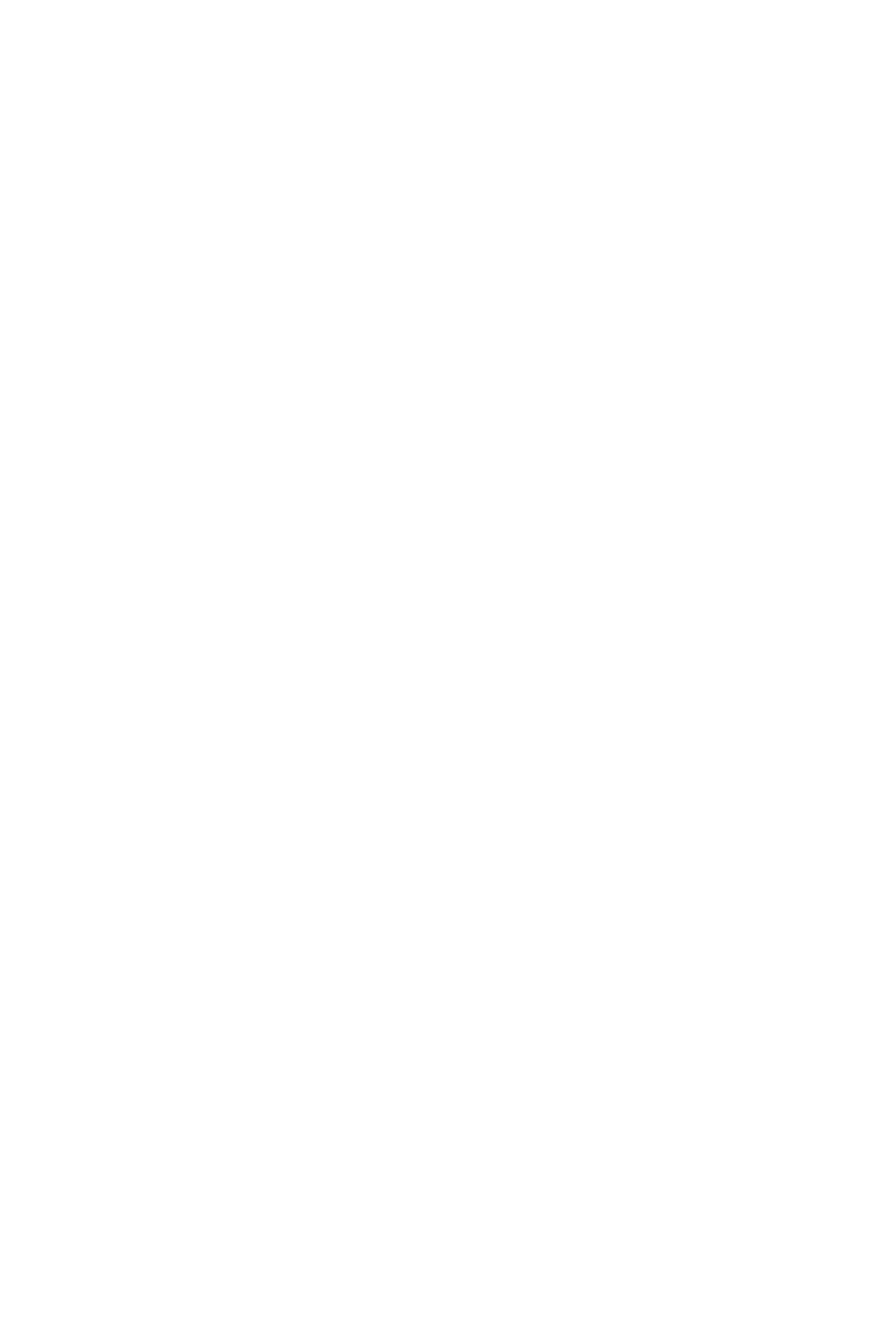

2

## General Principles *for* Helping WITHOUT HURTING

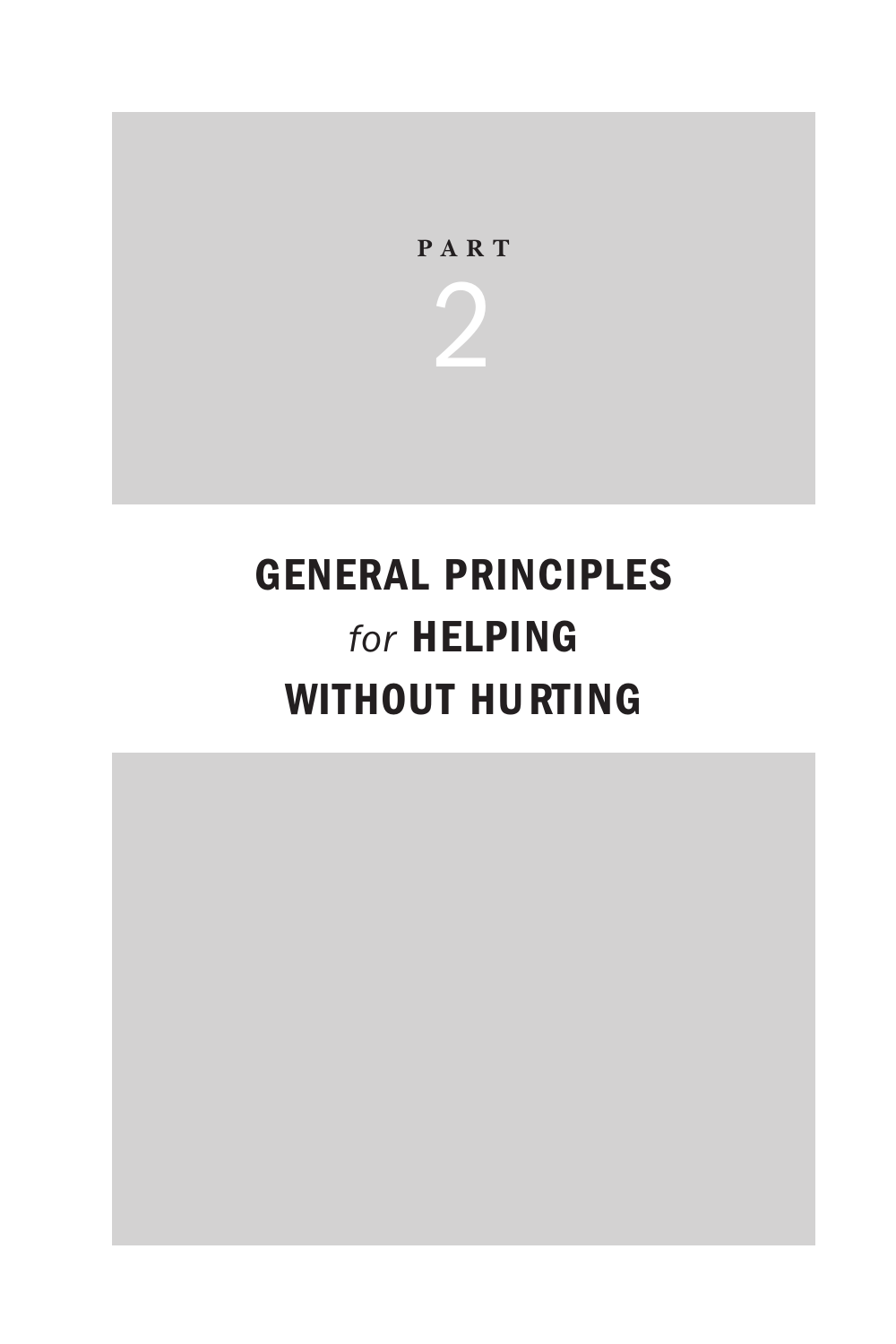### **i n iti al Th o ugh t s**

Please write short answers to the following questions:

- *1. Think about materially poor people in North America who have asked you or your church for immediate financial assistance. Under what conditions do you believe it would be appropriate to give things or money to these people? Be specific.*
- *2. Think about any ministry to the poor that you or your church has conducted in the Majority World; for example, a short-term mission trip. Under what conditions do you believe it would be appropriate for you or your church to give things or money to these people? Be specific.*

*3. Are your answers to the previous two questions the same or different? Why?*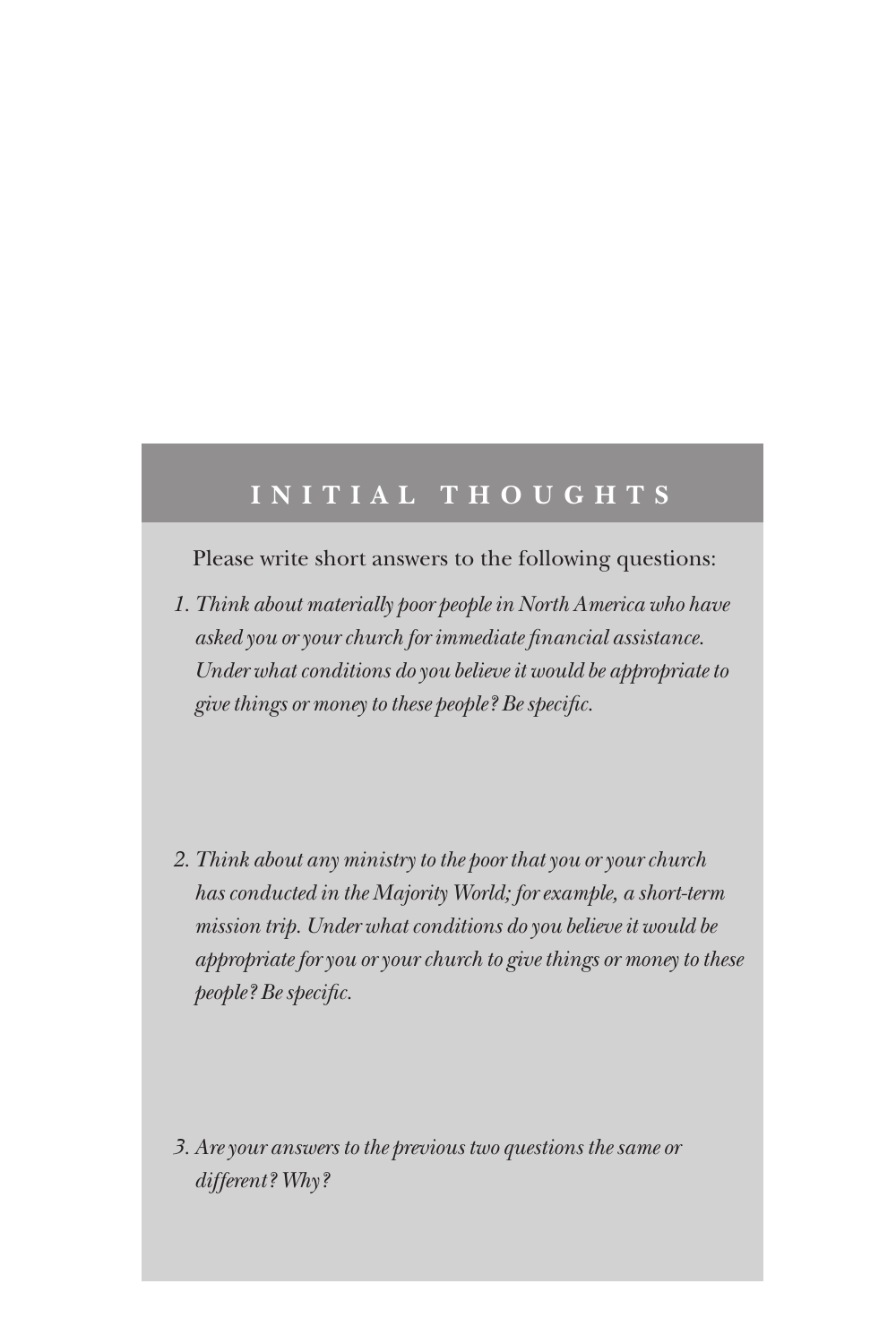chapter 4

# NOT ALL POVERTY is created equal

#### **Reflection Questions and Exercises**

#### *Please write responses to the following:*

1. Reflect back on your answers to the "Initial Thoughts" questions at the start of this chapter. Is there anything you would now like to change about those answers? Be specific.

2. Think about the materially poor people in North America whom your church or ministry is trying to help. Do these people need relief, rehabilitation, or development? Is your church or ministry pursuing the right strategy for these people? If not, what harm might you be doing to these people and to yourselves? What changes could you make to improve your approach?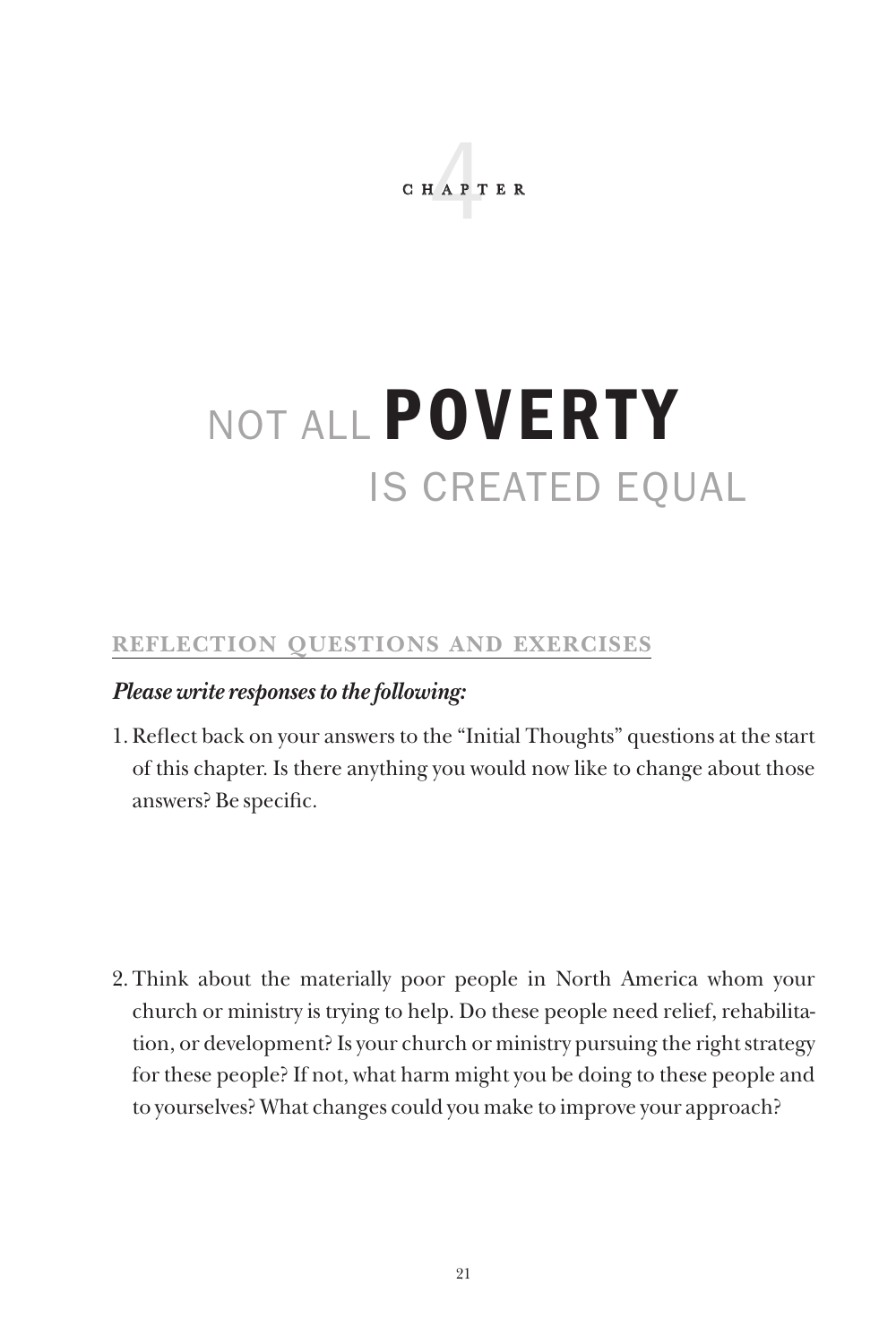3. Think about the materially poor people in the Majority World whom your church or ministry is trying to help. Do these people need relief, rehabilitation, or development? Is your church or ministry pursuing the right strategy for these people? If not, what harm might you be doing to these people and to yourselves? What changes could you make to improve your approach?

4. Are you, your church, or your ministry being paternalistic in any of your poverty-alleviation efforts? If so, what could you do to change this?

5. Think about the organizations to which you are donating money. Are they pursuing relief, rehabilitation, or development appropriately? If you do not know, then try to find out by examining their literature, exploring their website, or asking them some questions.

6. Make a list of all the organizations that minister to the materially poor in your community. Determine the exact services that they provide and whether they are doing relief, rehabilitation, or development. To which organizations would you feel comfortable referring people? Keep this information handy for your church or ministry to use.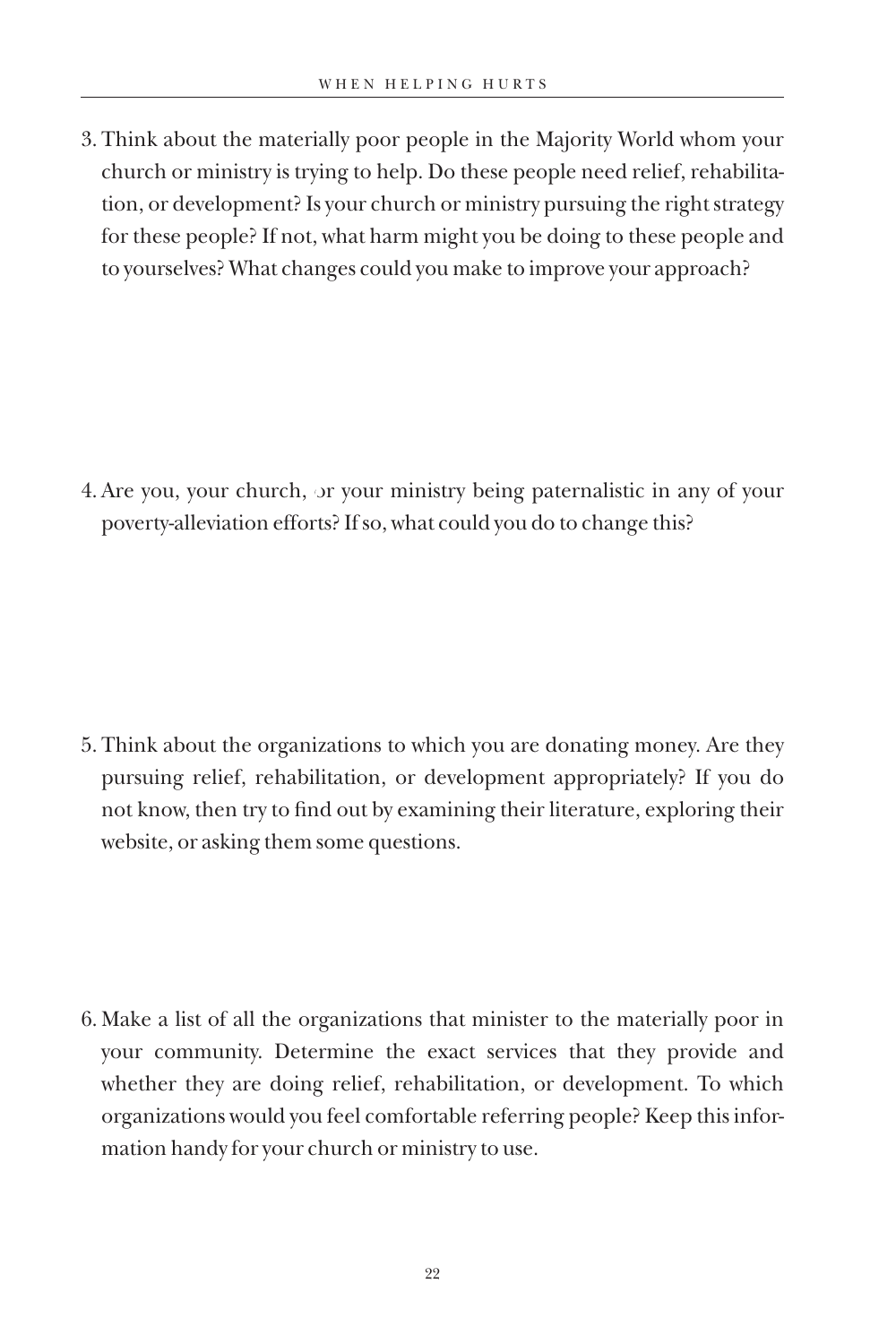7. If you have relationships with the materially poor in your target community, conduct a focus group discussion to determine their assets and needs. Try to discern if relief, rehabilitation, or development is most needed in this community. What specific services are lacking?

8. Reflect on the information you have gathered in questions 6 and 7. What seems to be the best niche for your church or ministry?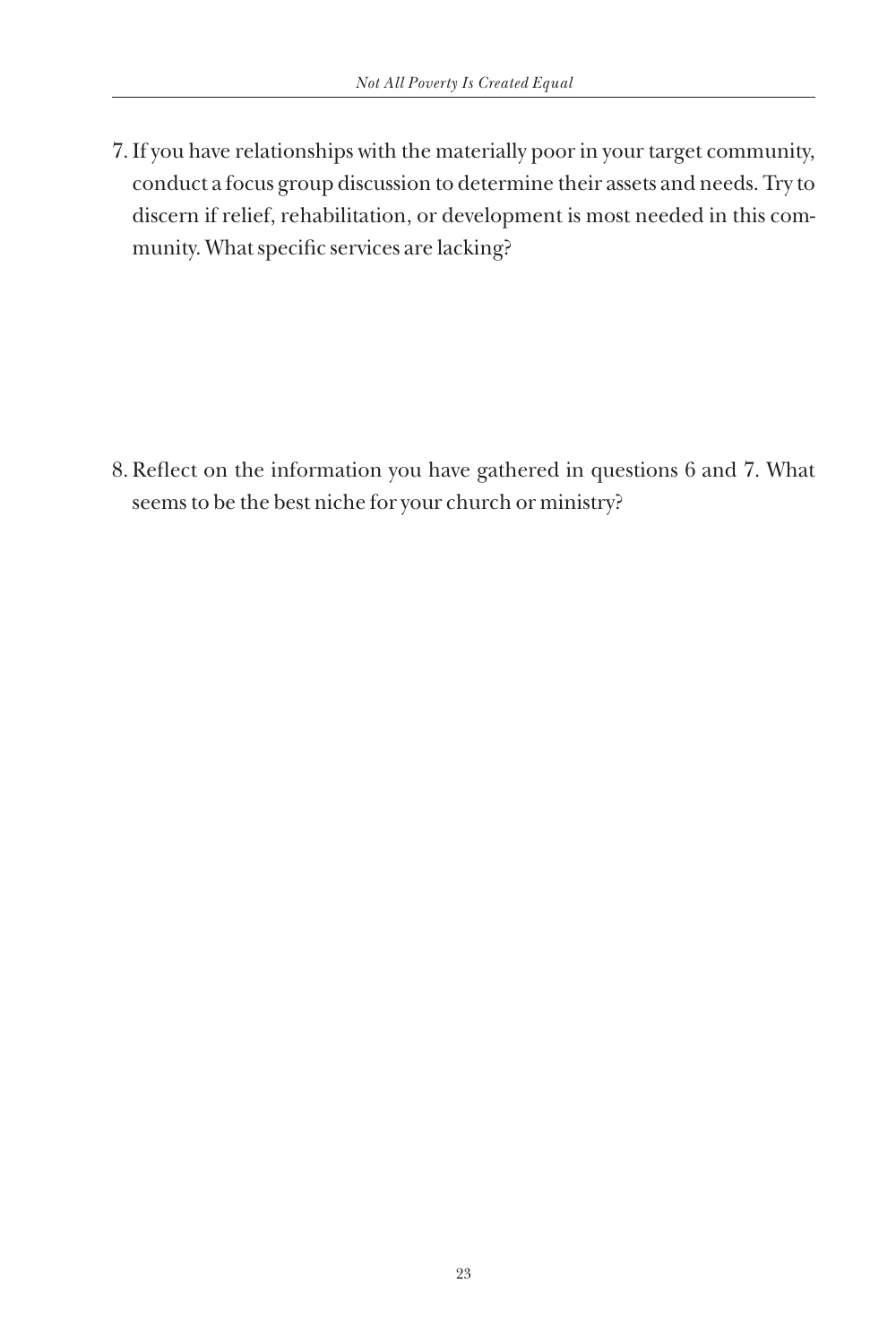### $I N I T I A L T H O U G H T S$

Please write short answers to the following questions:

*1. Once you have determined whether relief, rehabilitation, or development is the correct intervention for your context, what do you think you should do next? What are the next steps? Be specific.*

*2. List some of your own gifts and abilities.*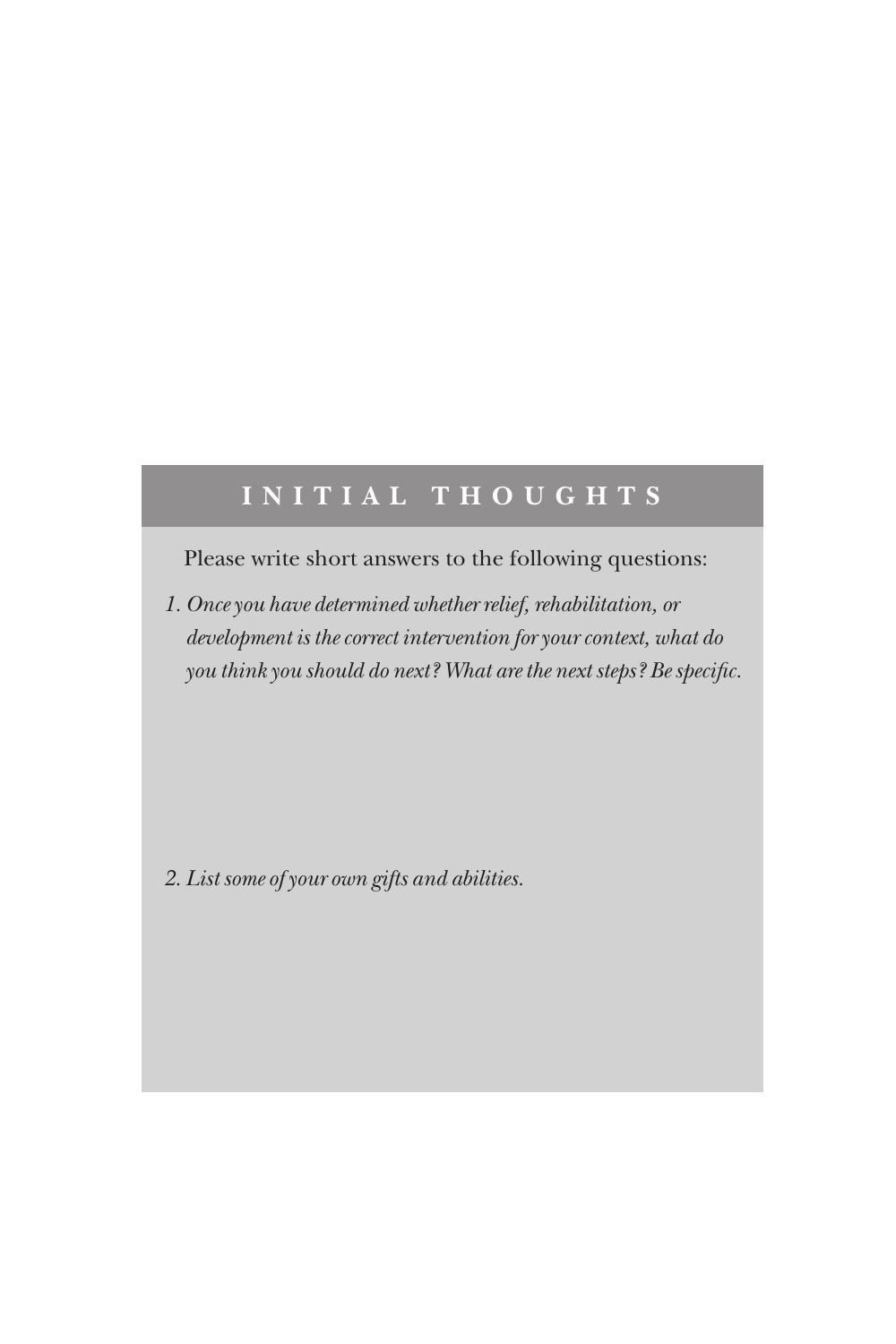

## give me your tired, your Poor, and their assets

#### **Reflection Questions and Exercises**

#### *Please write responses to the following:*

1. Consider your answer to the first question in the "Initial Thoughts" at the start of this chapter. What implicit assumptions do you see about yourself and about poor people in your answers?

2. Describe how you felt after listing your gifts and abilities in the second question at the start of this chapter.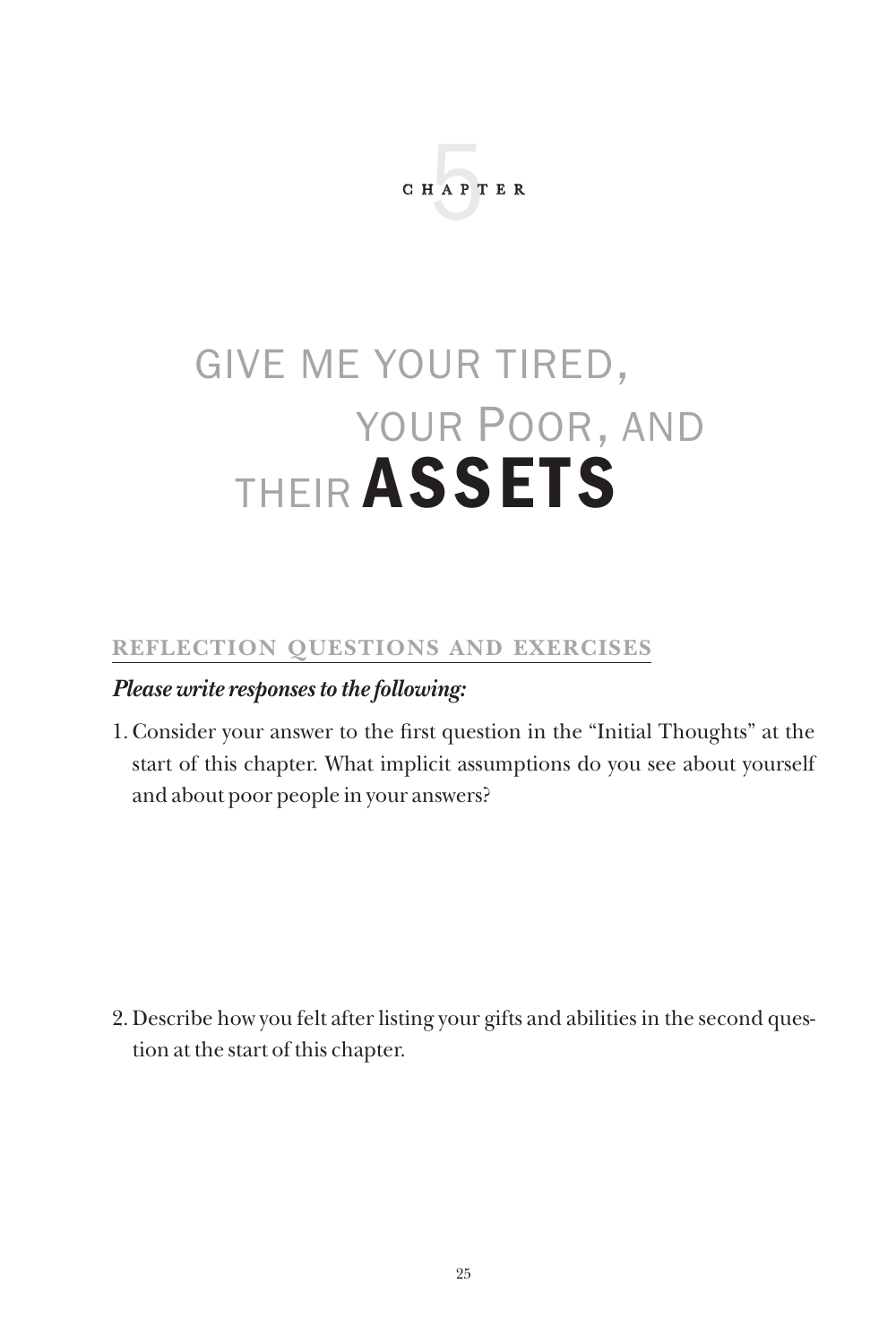3. What light do Philippians 4:8 and 1 Thessalonians 5:11 shed on the perspective and tools of ABCD?

4. Consider using asset mapping, PLA, or AI with the individuals or communities with which you want to minister. Learn more about the available tools you can use to implement these approaches.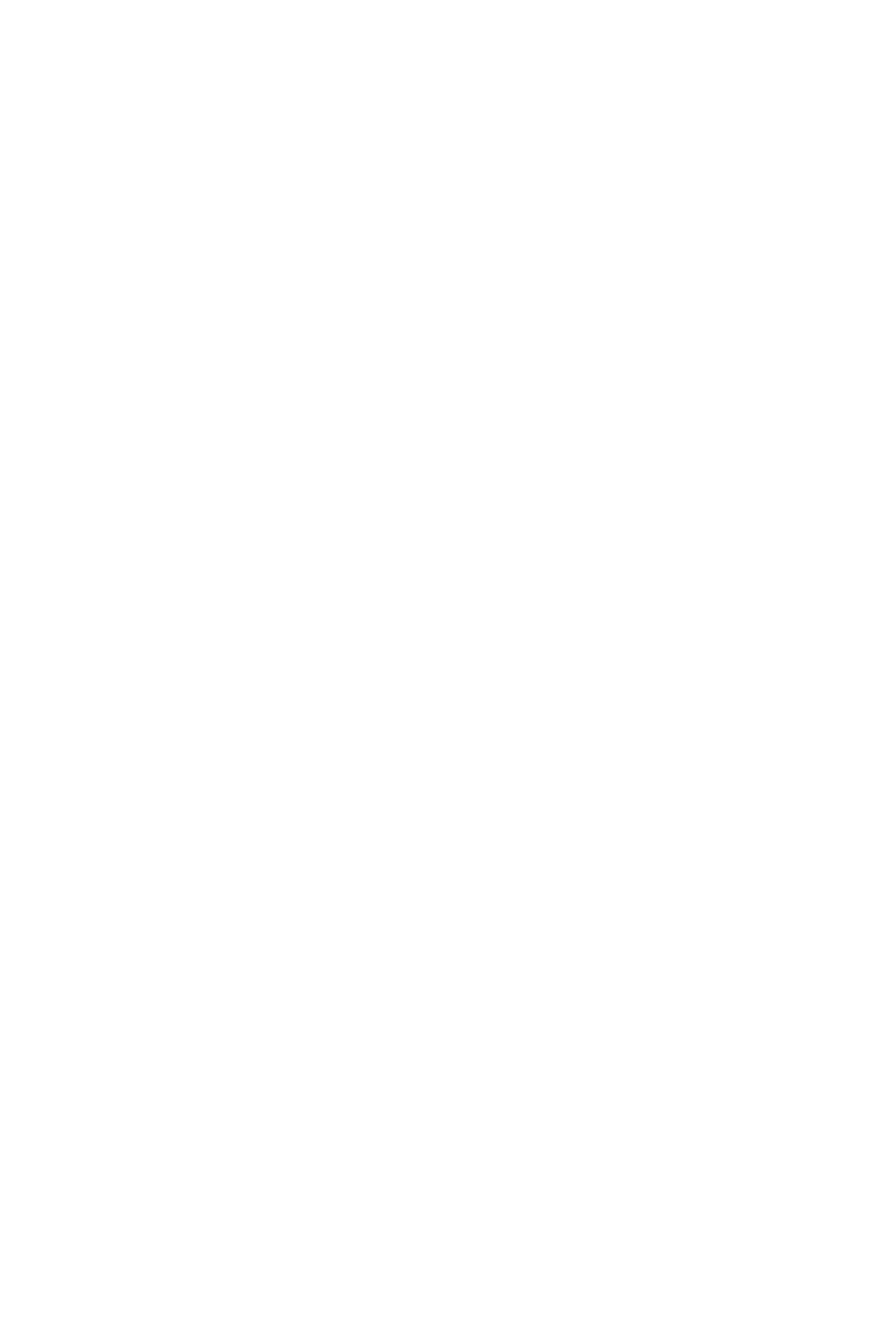### **I n iti al Th o ugh t s**

Imagine that your church or ministry wants to help an individual poor person or a poor community. Whom would you ask for advice? Write down a list of the people you might consult to design your approach.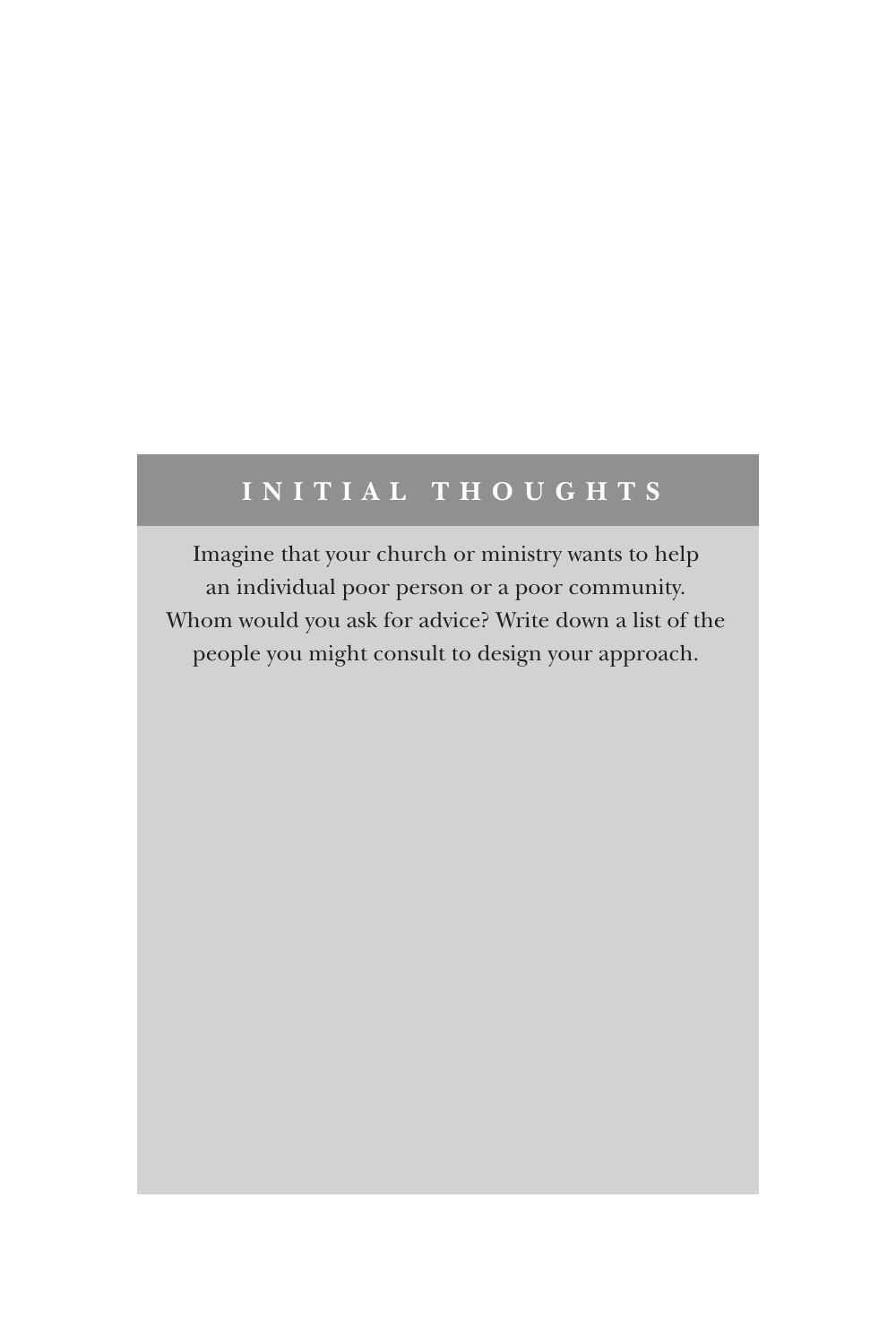

## mcdevelopment: over 2.5 billion people **NOT** SERVED

#### **Reflection Questions and Exercises**

#### *Please write responses to the following:*

Review your answer to the question in the "Initial Thoughts" at the start of this chapter.

- (a) Whom did you ask for advice?
- (b) Whom did you not ask for advice?
- (c) What, if anything, does this reveal about your views of the poor and of yourself?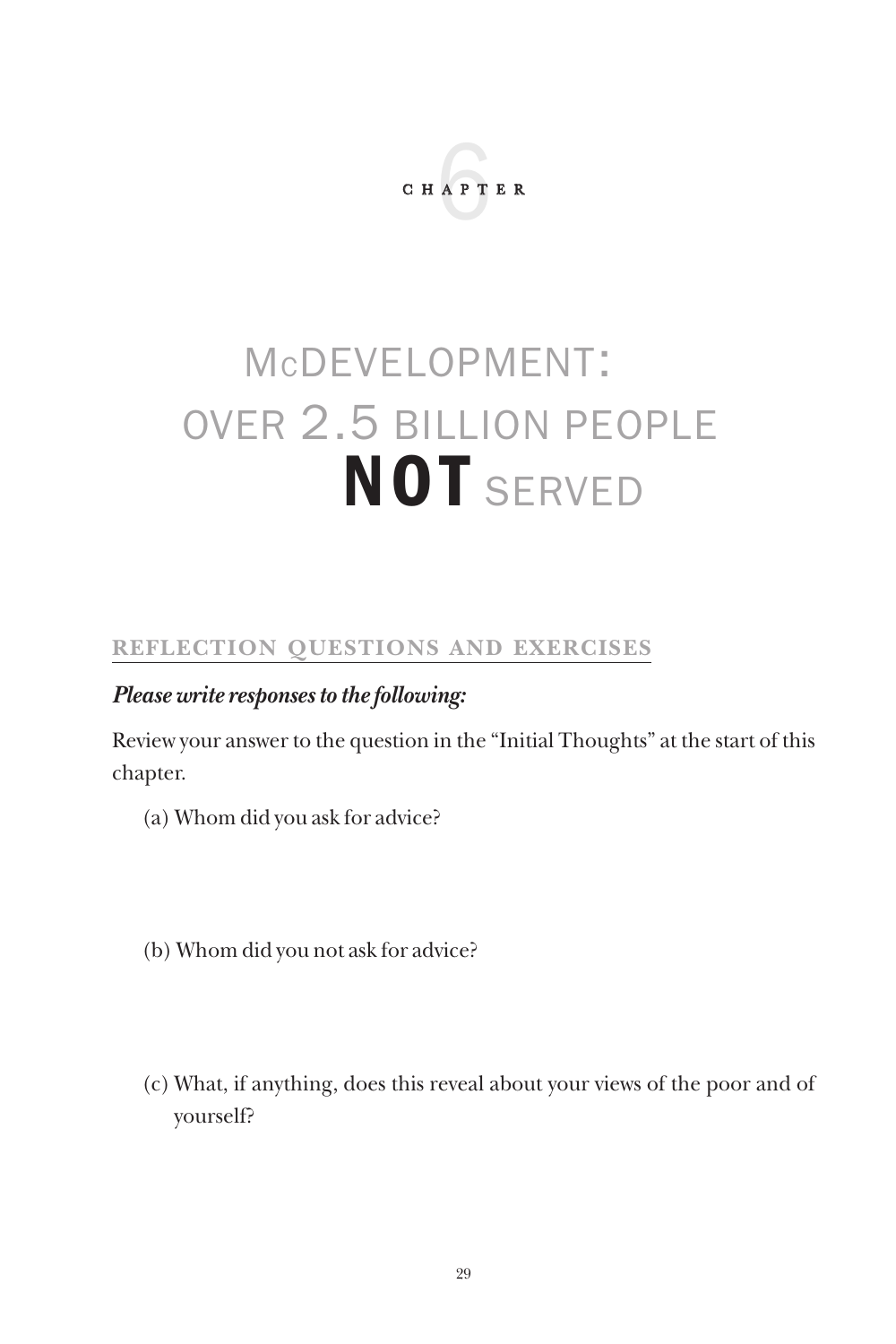#### **Extended Exercise: Indonesia Reconsidered**

In the "Opening Exercise" at the start of this book, you were asked to design a project for your church to help with the restarting of small businesses in Indonesia, four months after the 2004 tsunami. We have covered a lot of ground since then, and it is now time for you to examine the plan you wrote. Please discuss the following questions with the group of people with whom you originally designed the project for Indonesia. If you are reading this book individually, then consider these questions on your own.

1. What implicit assumptions about the nature of poverty and its alleviation are reflected in your plan?

2. In chapter 2 we discussed an equation that captures a common dynamic that is often present when the materially non-poor interact with the materially poor:

| Material          | God-Complexes |       | Feelings of            |     | Harm to Both    |
|-------------------|---------------|-------|------------------------|-----|-----------------|
| <b>Definition</b> | of Materially | $\pm$ | Inferiority of         | $=$ | Materially Poor |
| of Poverty        | Non-Poor      |       | <b>Materially Poor</b> |     | and Non-Poor    |

(a) Were you aware that the materially poor often have feelings of shame and inferiority when you designed your project?

(b) If not, how might such an awareness have modified your plans?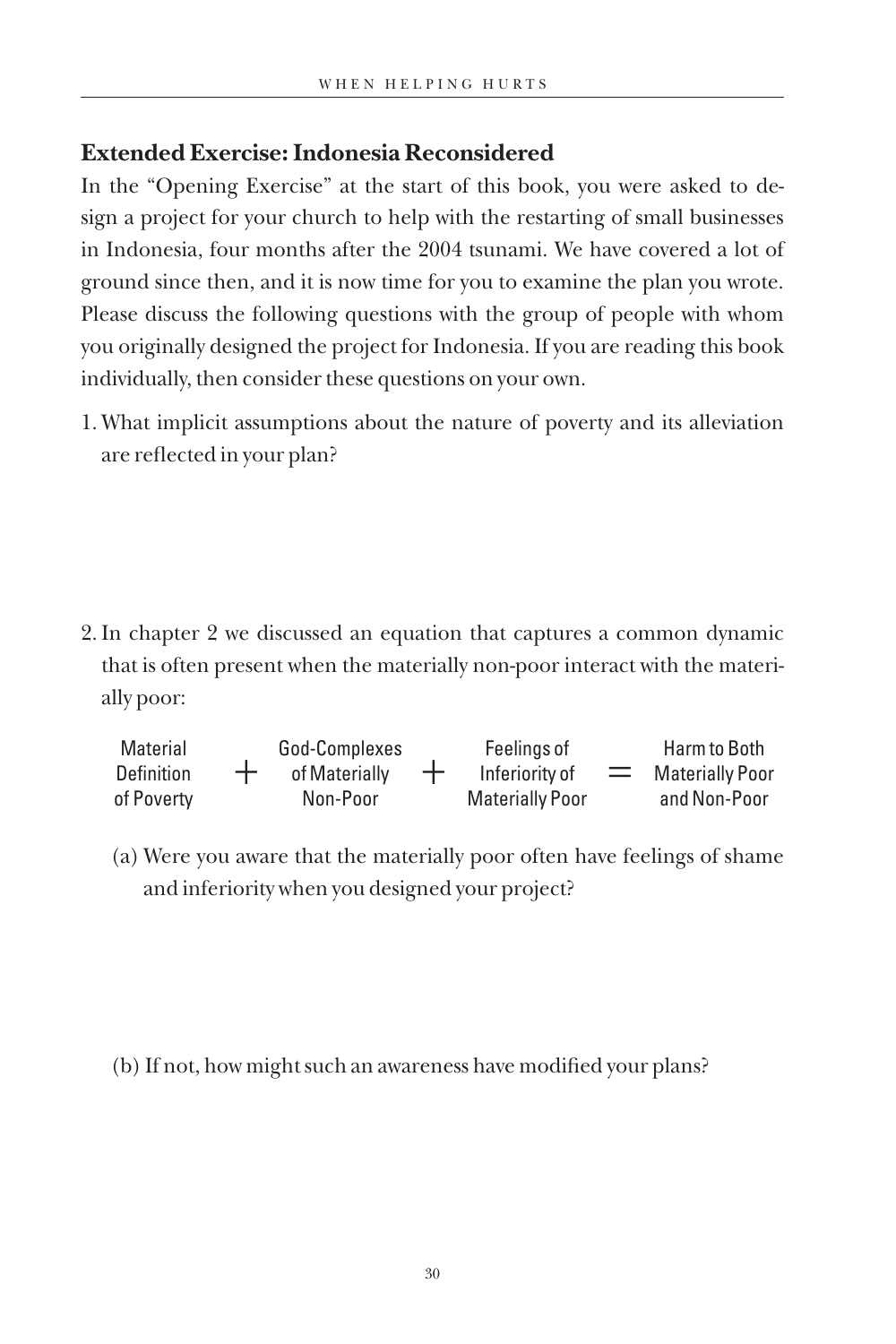- (c) Do you see any evidence of a god-complex in the way you designed your project?
- 3. In chapter 4 we discussed some of the implications of a relational understanding of poverty and its alleviation. How might this framework alter the approach that you took? Specifically:
	- (a) Did you focus on "people and processes" or just on "projects and products"?

- (b) Did you address the brokenness in both individuals and systems?
- 4. Review the distinction between relief, rehabilitation, and development and consider the following:
	- (a) Did the design of your trip reflect an accurate assessment as to which of these three approaches was appropriate for the context?

(b) Did you provide relief in the context in which rehabilitation or development was the appropriate intervention?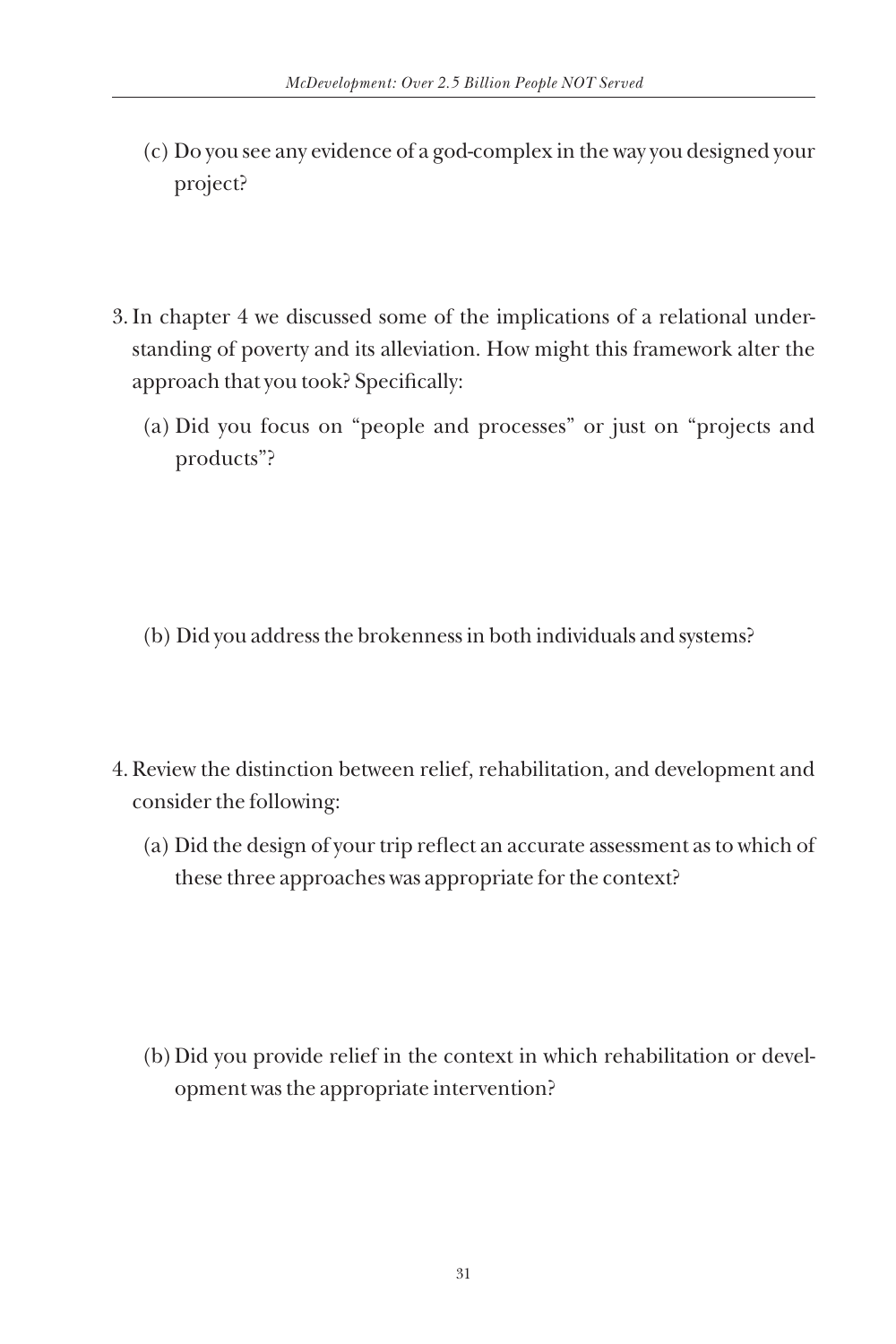- (c) How might a more accurate assessment of the appropriate intervention alter the plans that you made?
- (d) How could you have approached your project from a more "developmental" perspective? (Review the material from chapter 4, "Doing Relief and Rehabilitation, Developmentally.")
- (e) Were you at all paternalistic in your approach to this project?
- 5. Did you use an asset-based or a needs-based approach to this project? In particular, consider how well your project exhibited the four key elements of an asset-based approach:
	- (a) Did you identify and mobilize the capabilities, skills, and resources of the people in Indonesia?
	- (b) As much as possible, did you look for resources and solutions to come from within Indonesia and not from the outside?
	- (c) Did you seek to build and rebuild the relationships among local individuals, associations, churches, businesses, schools, government, etc.?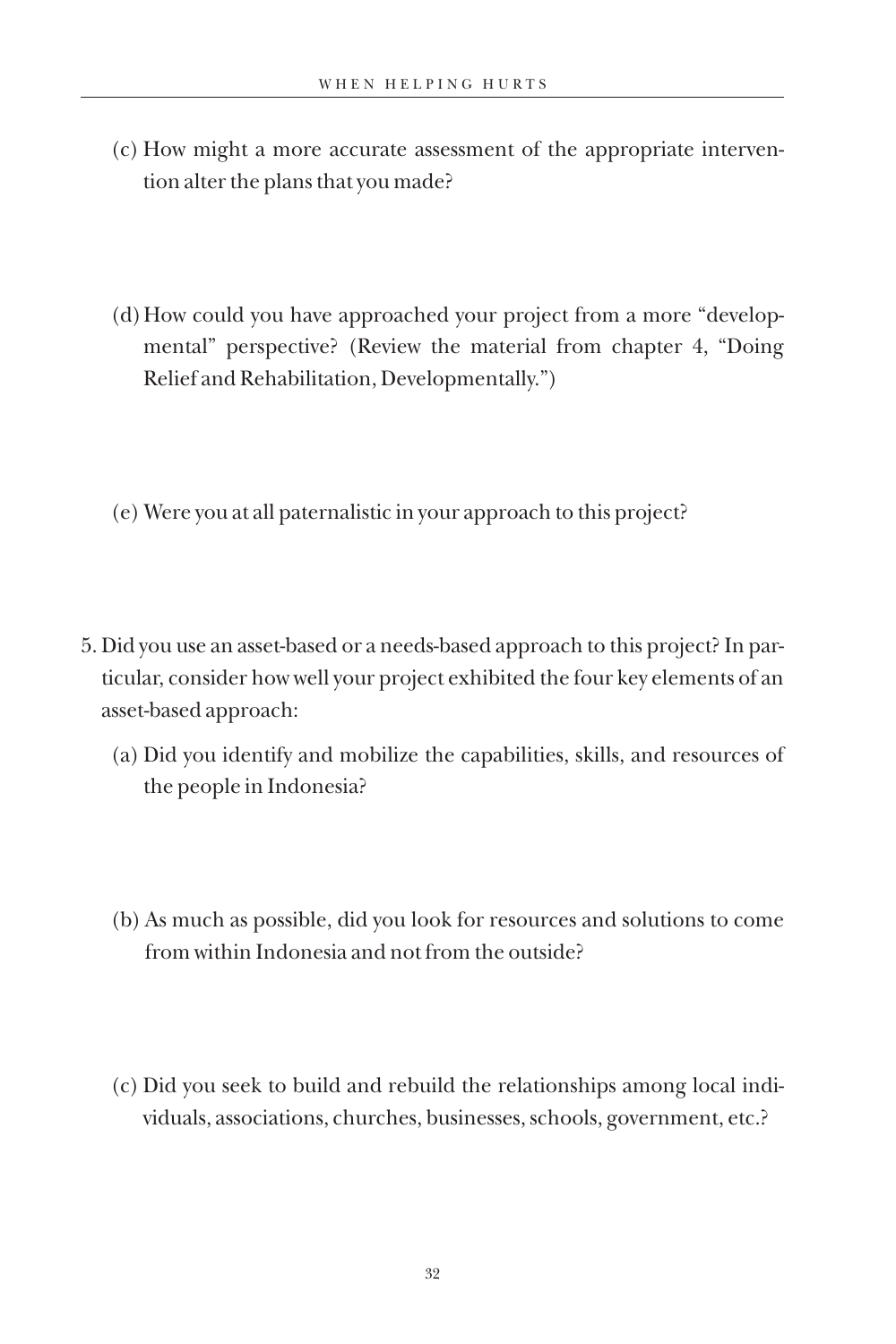- (d) Did you only bring in outside resources when local resources were insufficient to solve pressing needs?
- 6. Consider the extent to which you used a participatory approach to your project:
	- (a) With whom did you plan to speak in determining whether or not to do this project?
	- (b) Does the design of your project reflect doing things *to*, *for*, or *with* the people of Indonesia?
	- (c) Where would your approach fall in the categories of participation described in table 6.1?
	- (d) How could you have selected, designed, executed, and evaluated your project in a more participatory manner?
- 7. Stop and reflect on your answers to the previous six questions:
	- (a) What have you learned about yourself?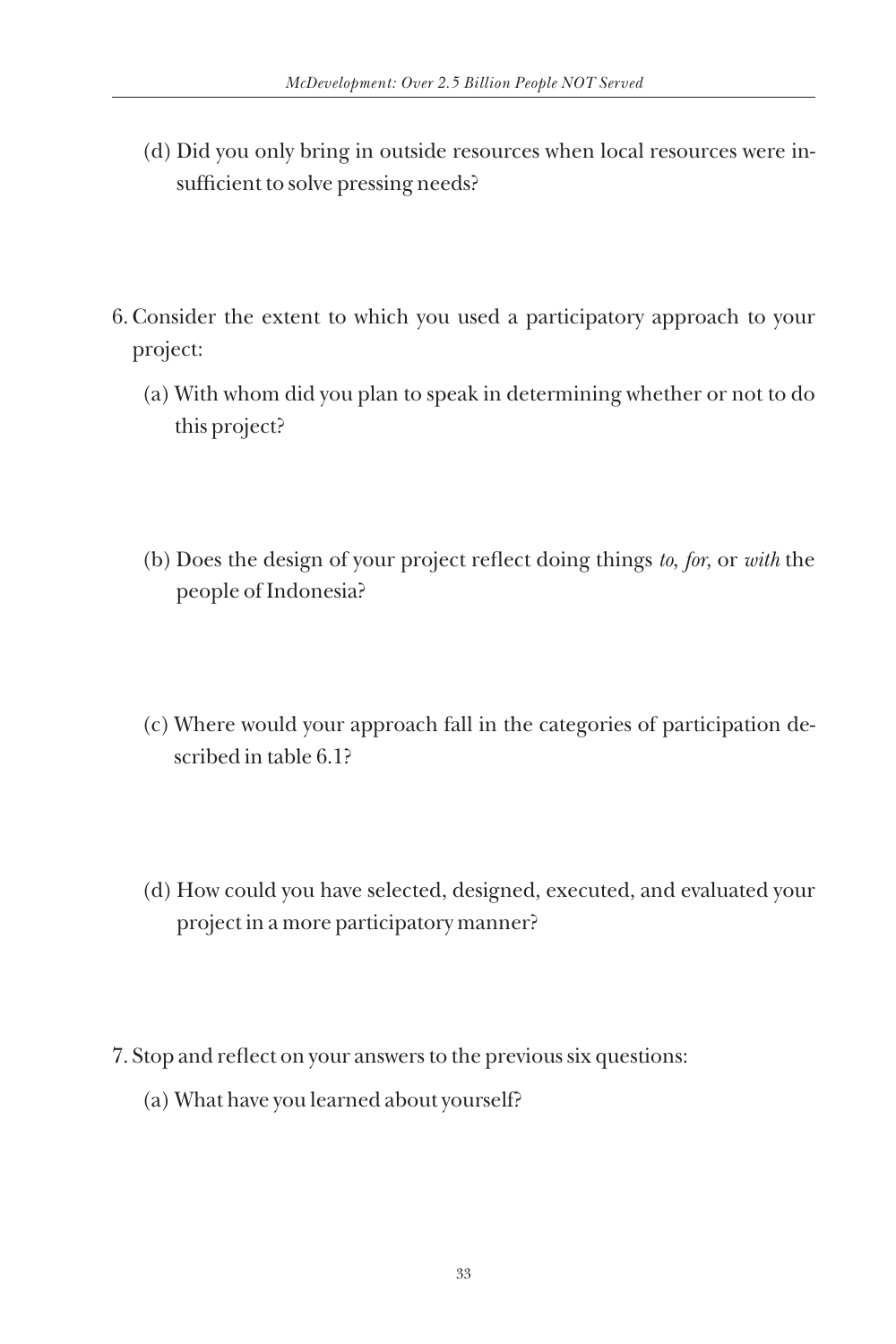- (b) Are there any changes you would like to ask God to make in you?
- (c) What have you learned about your church's approach to ministry?
- (d) Are there any changes you would like to ask God to make in your church or ministry?
- (e) What specific things would you like to do to pursue any of the changes that you desire in yourself, your church, or your ministry?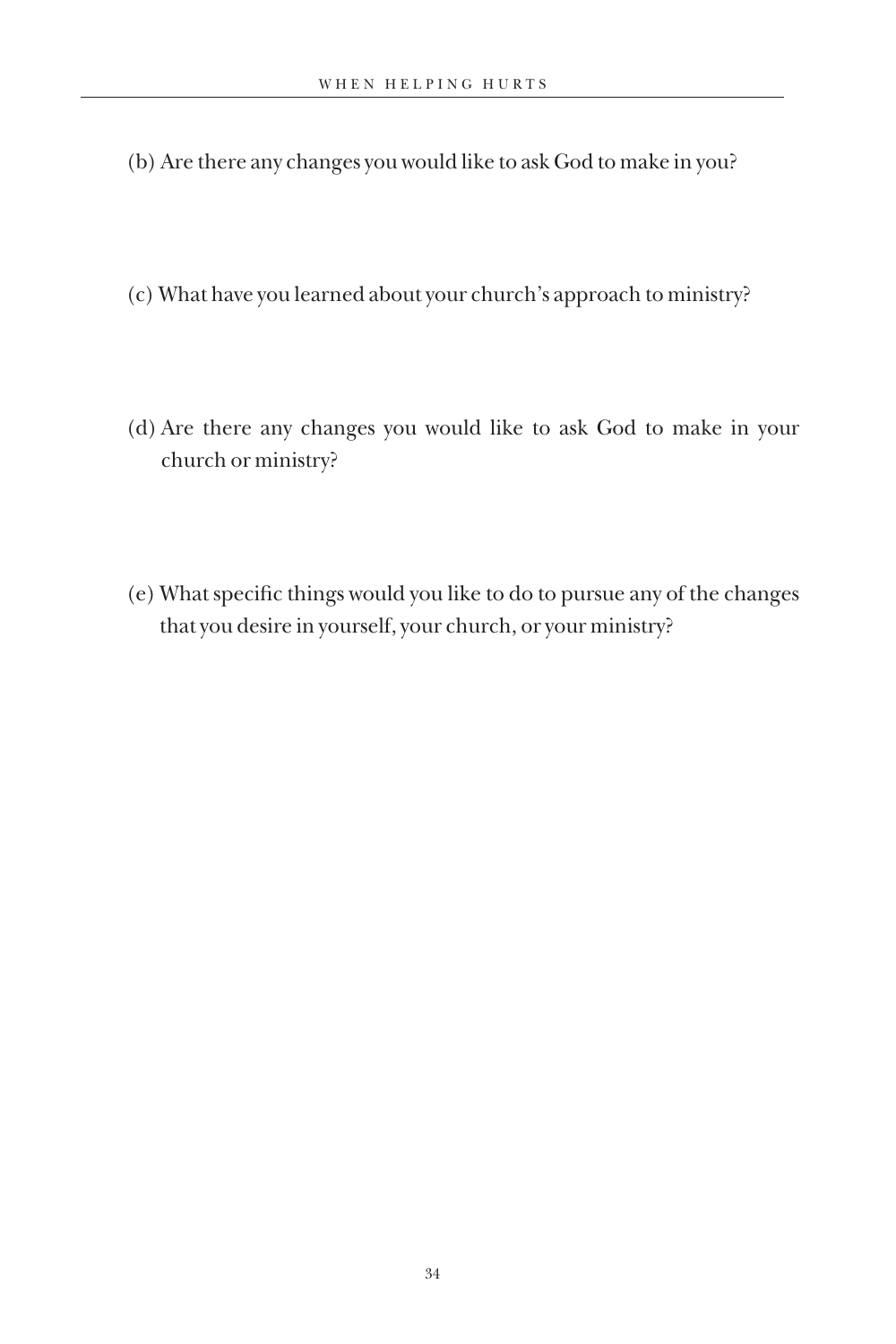

## praCtiCal strategies *for* Helping WITHOUT HURTING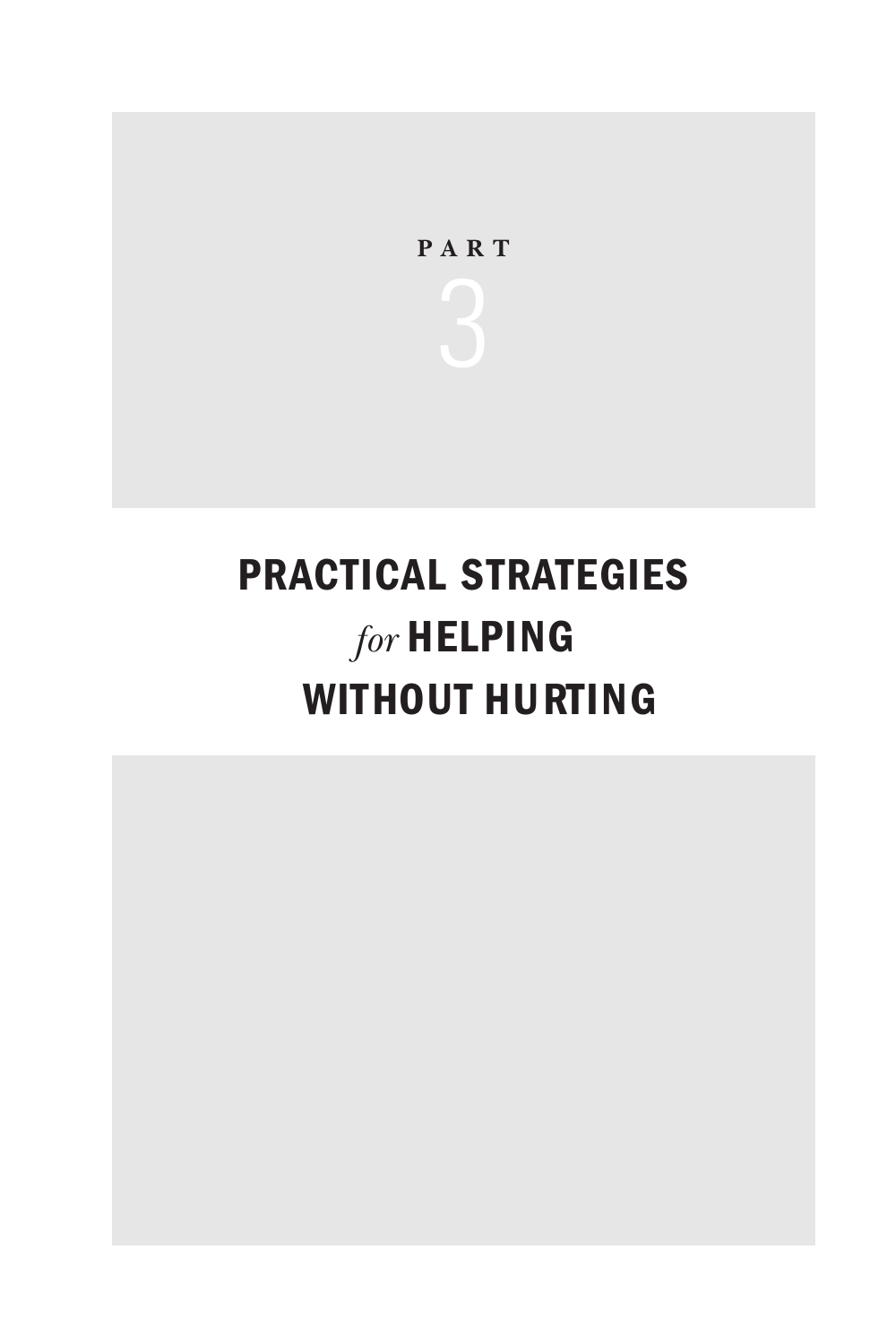### **INITIAL THOUGHTS**

Think about a short-term mission trip (one to two weeks) that you have been involved with in some capacity as a team member, planner, financial or prayer supporter, etc. If you have not been personally involved with such a trip, then think of a short-term trip with which you are familiar. If possible, think of a trip that was designed to minister to materially poor people. Write short answers to the following questions:

- *1. What were some of the perceived benefits of the trip? Consider all the stakeholders involved, including the team members, the sending church or organization, the hosts, and the communities or individuals served.*
- *2. Can you think of any negative impacts of this trip? Again, consider all the stakeholders.*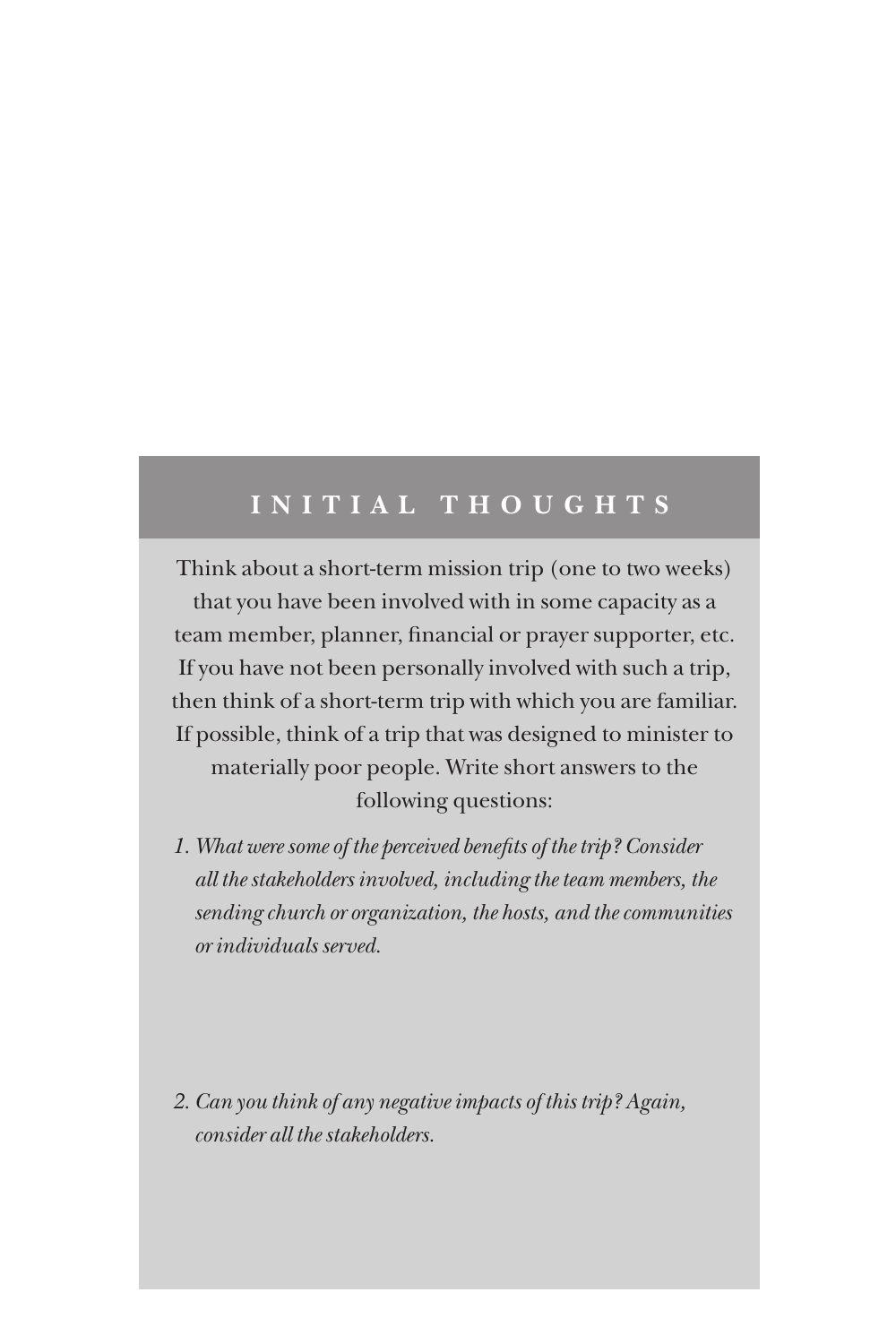**CHAPTER** 

## doing short-term MISSIONS WITHOUT DOING LONG-TERM HARM

#### **Reflection Questions and Exercises**

#### *Please write responses to the following:*

1. Reflect on your answers to the questions in the "Initial Thoughts" at the start of this chapter. Have your views changed at all? If so, how? Be specific.

2. Think about the STM trips that your church is planning for the future. List three or four specific things you can do to improve these trips. How will you accomplish these changes in your church?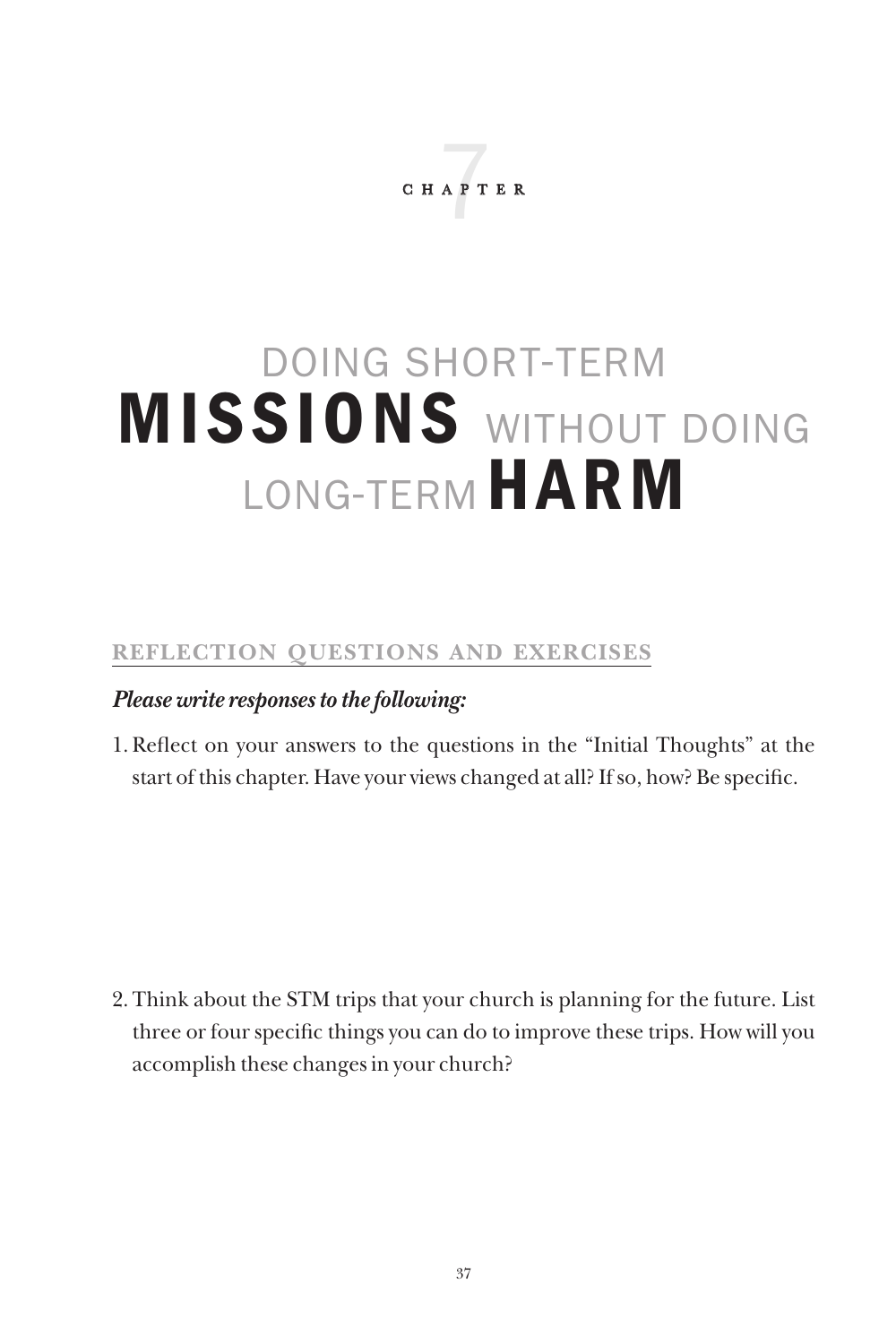3. Can you think of any alternative things you could do with your missions or ministry budgets that might have greater impact than STMs? What are some specific actions you will take to investigate those alternatives?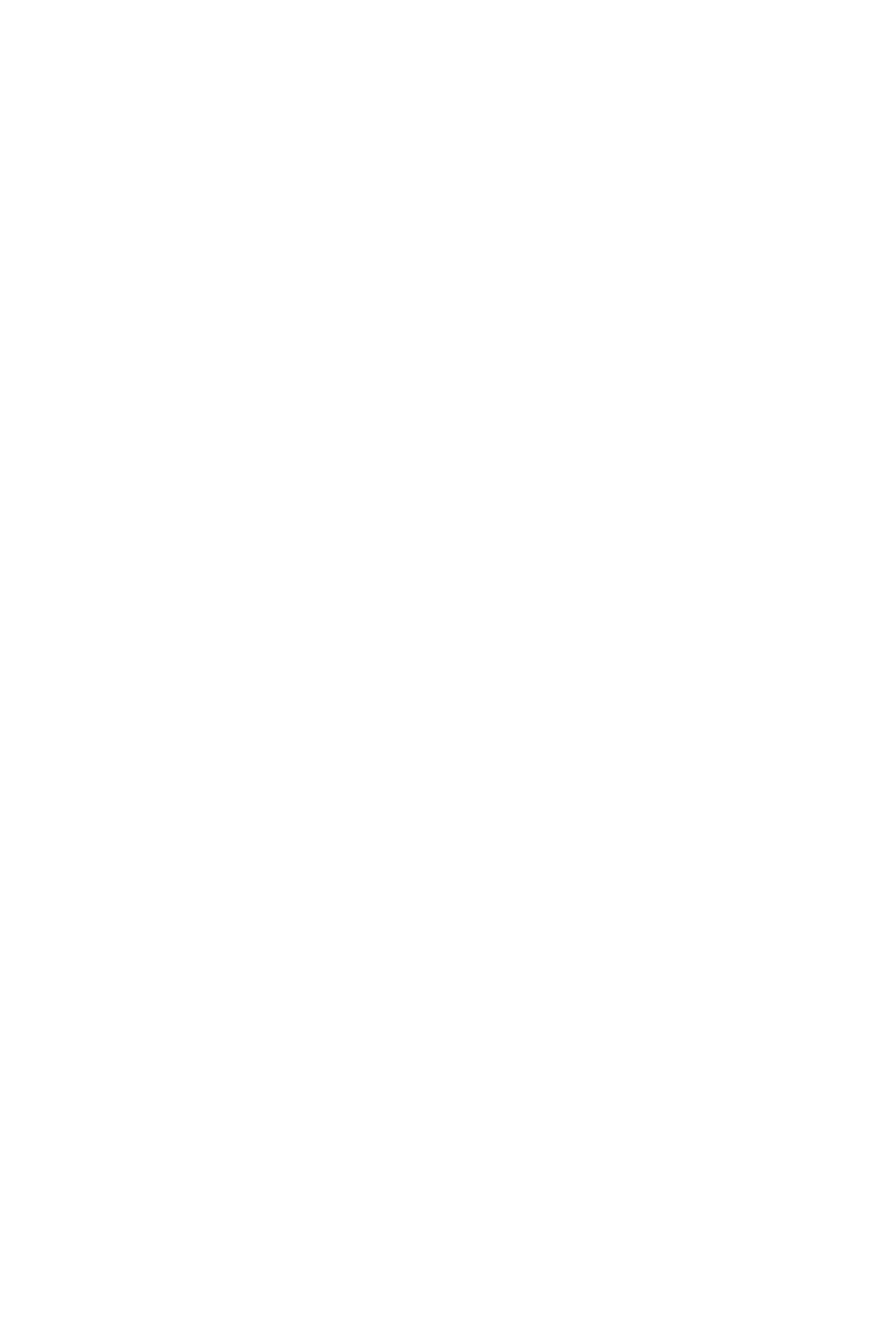### **I n iti al Th o ugh t s**

Consider the following questions:

 *1. What factors—historic or contemporary—caused your church to be located where it is?*

*2. What factors caused you to live in your neighborhood?*

*3. Do you know of any poor people who live near your church or near the neighborhood in which you live?*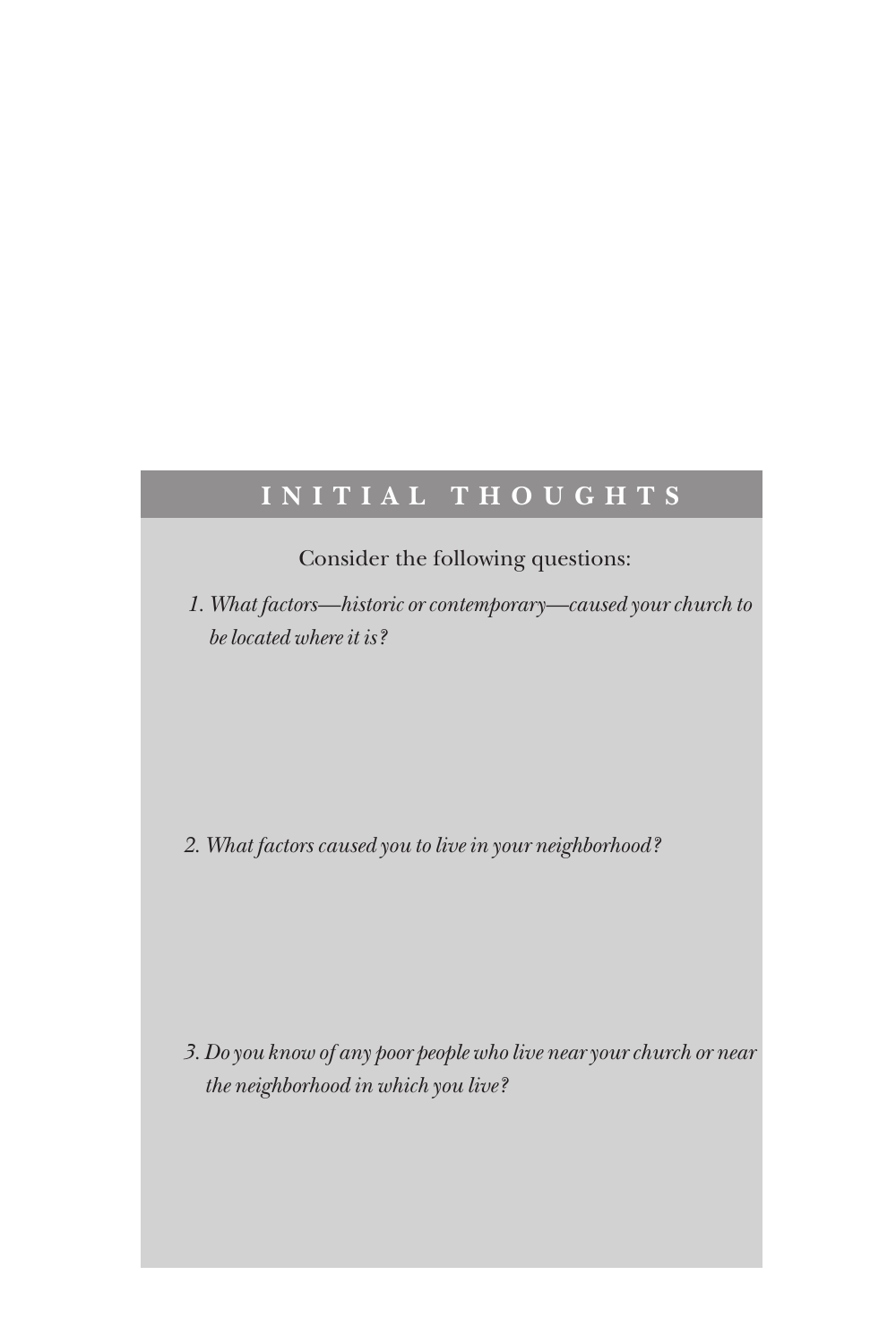

## yes, in your backyard

#### **Reflection Questions and Exercises**

#### *Please write responses to the following:*

1. Reflect again on the questions in the "Initial Thoughts" at the start of this chapter. Is your church's location a symptom of the "white flight" of the twentieth century in which middle-to-upper-class families and churches fled the inner cities to the suburbs? If so, how should you and your church respond to this situation in terms of a biblical understanding of justice for the poor?

2. Find out where the nearest poor people live to your church. Good people to ask include local government social service providers, nonprofit ministries, and real estate agents. You can even find data for your church's census tract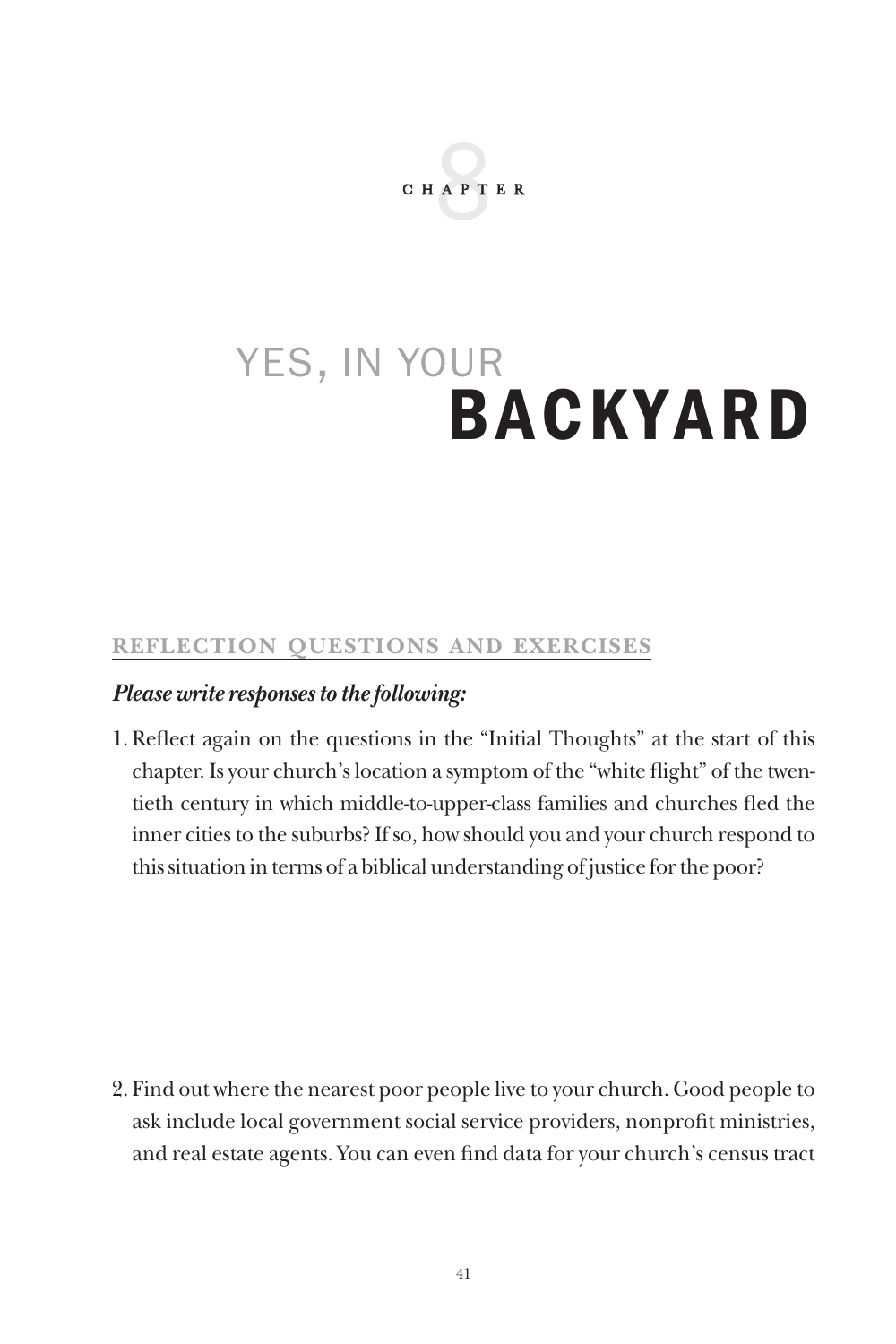from online data. A tutorial for accessing this data is available at the following URL maintained by FASTEN: http://www.fastennetwork.org/Display .asp?Page=Census.

3. Once you have located poor individuals or communities, start to think about ways to begin developing relationships with them using the concepts and approaches described in chapters 5 and 6.

4. Ask any Christian businesspeople you know if they would be willing to provide an employment opportunity to a poor person. Find out what steps you could take as a church to make this idea more palatable to these businesspeople.

5. Could your church provide temporary employment to poor people by opportunities to do yardwork, cleaning, repairs, etc.?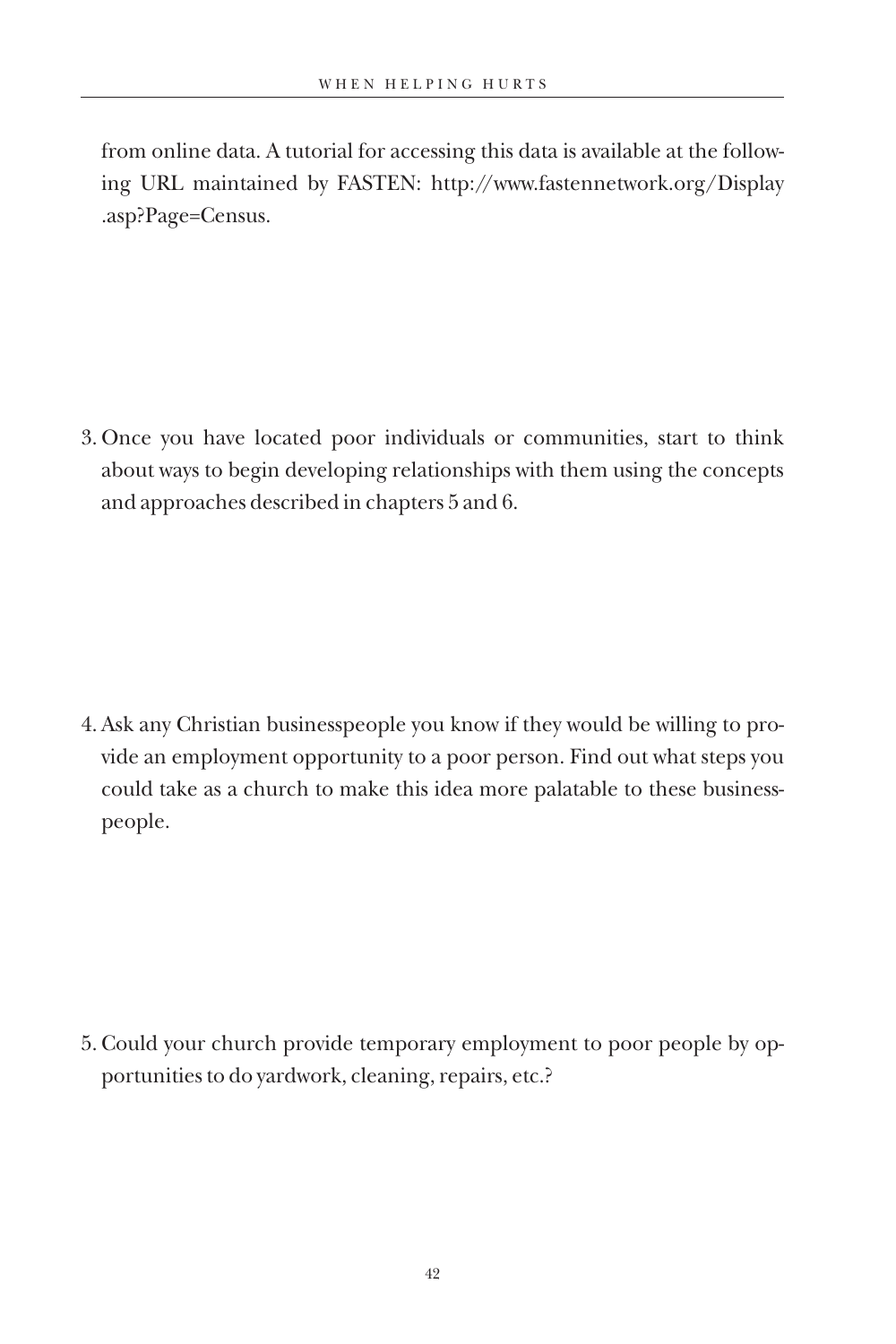6. Visit a poor neighborhood and list the number of mortgage brokers, rentto-own stores, payday and tax refund lenders, pawnshops, and car title loan dealers. Ask some of them to explain to you their loan terms.

7. Consider getting additional training on jobs preparedness, financial education, and wealth accumulation ministries. Explore the training resources and opportunities that are available from the Chalmers Center for Economic Development (www.chalmers.org).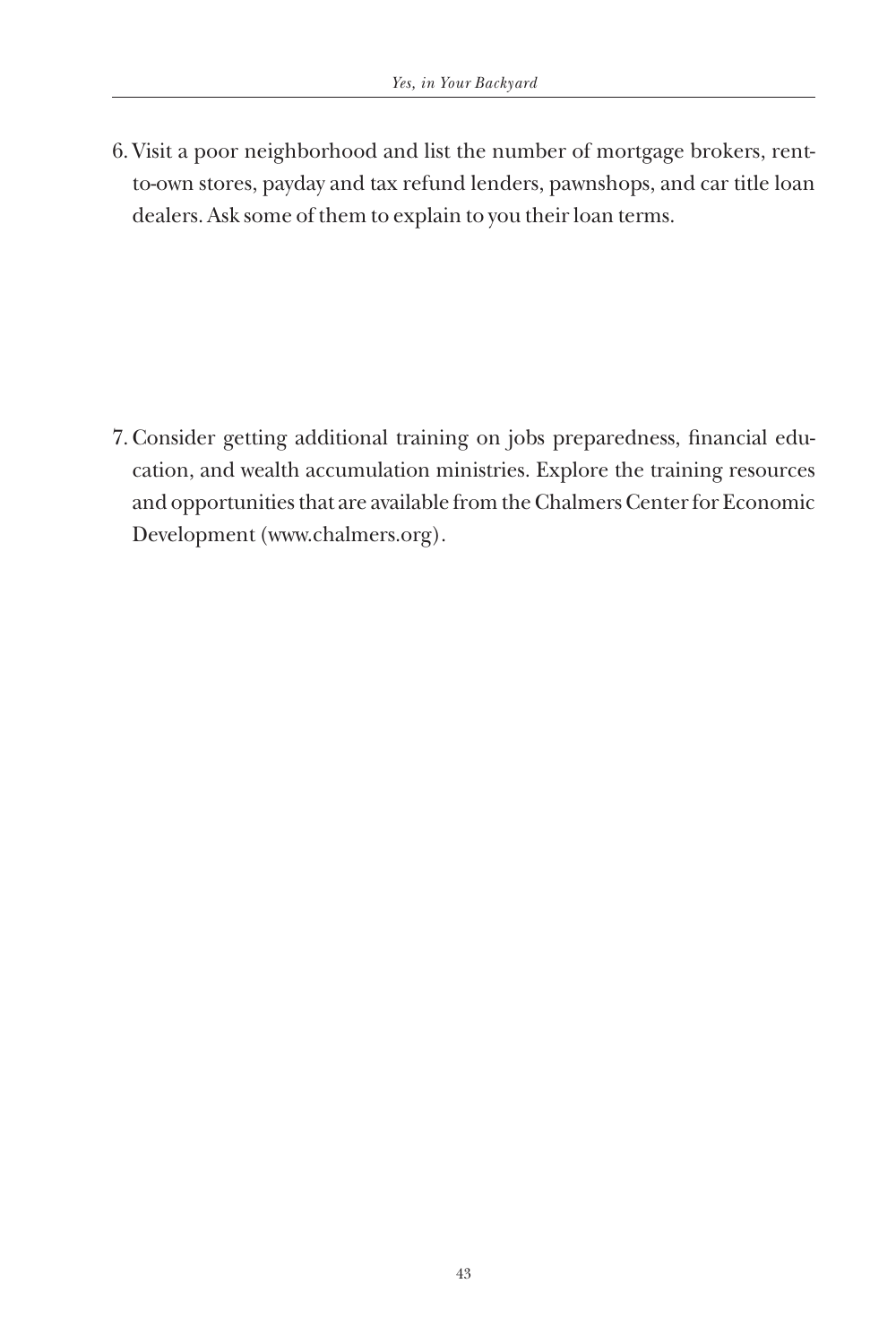### **INITIAL THOUGHTS**

Ask a church, missionary, or small ministry that is working in the Majority World the following questions:

*1. Have you ever lent money to a poor person in the Majority World?*

*2. Did you have any trouble getting the loan repaid?*

*3. What are the successes and failures you experienced in this process?*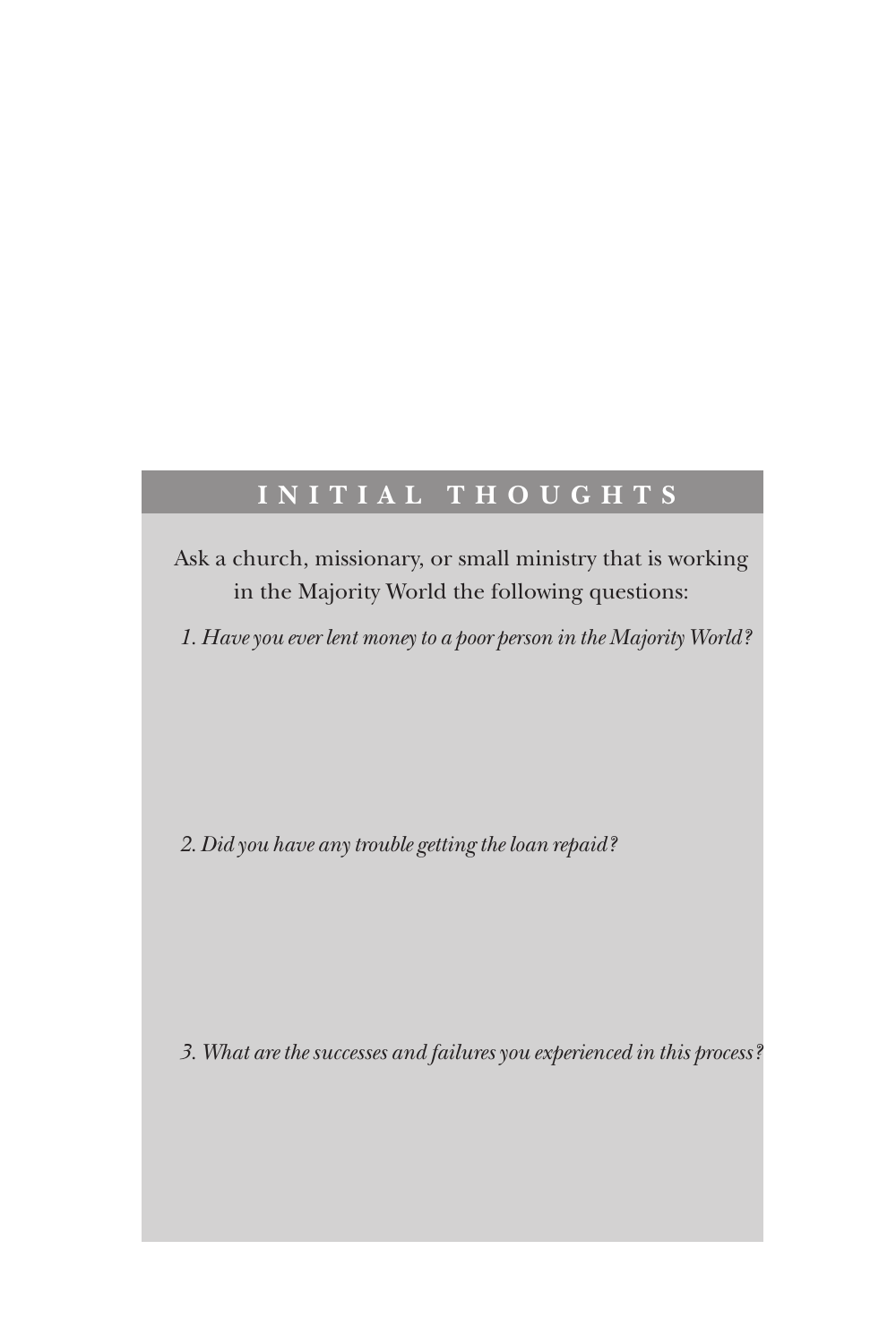

## and to the ends OF THE **EARTH**

#### **Reflection Questions and Exercises**

#### *Please write responses to the following:*

1. If your church has a relationship with missionaries or indigenous churches that are ministering to poor people in the Majority World, ask them if the Promotion, Partnership, or Complementary Training Models would be of interest to them. If so, encourage them and appropriate members of your church to get additional training in these models. Training resources and opportunities are available from the Chalmers Center for Economic Development (www.chalmers.org).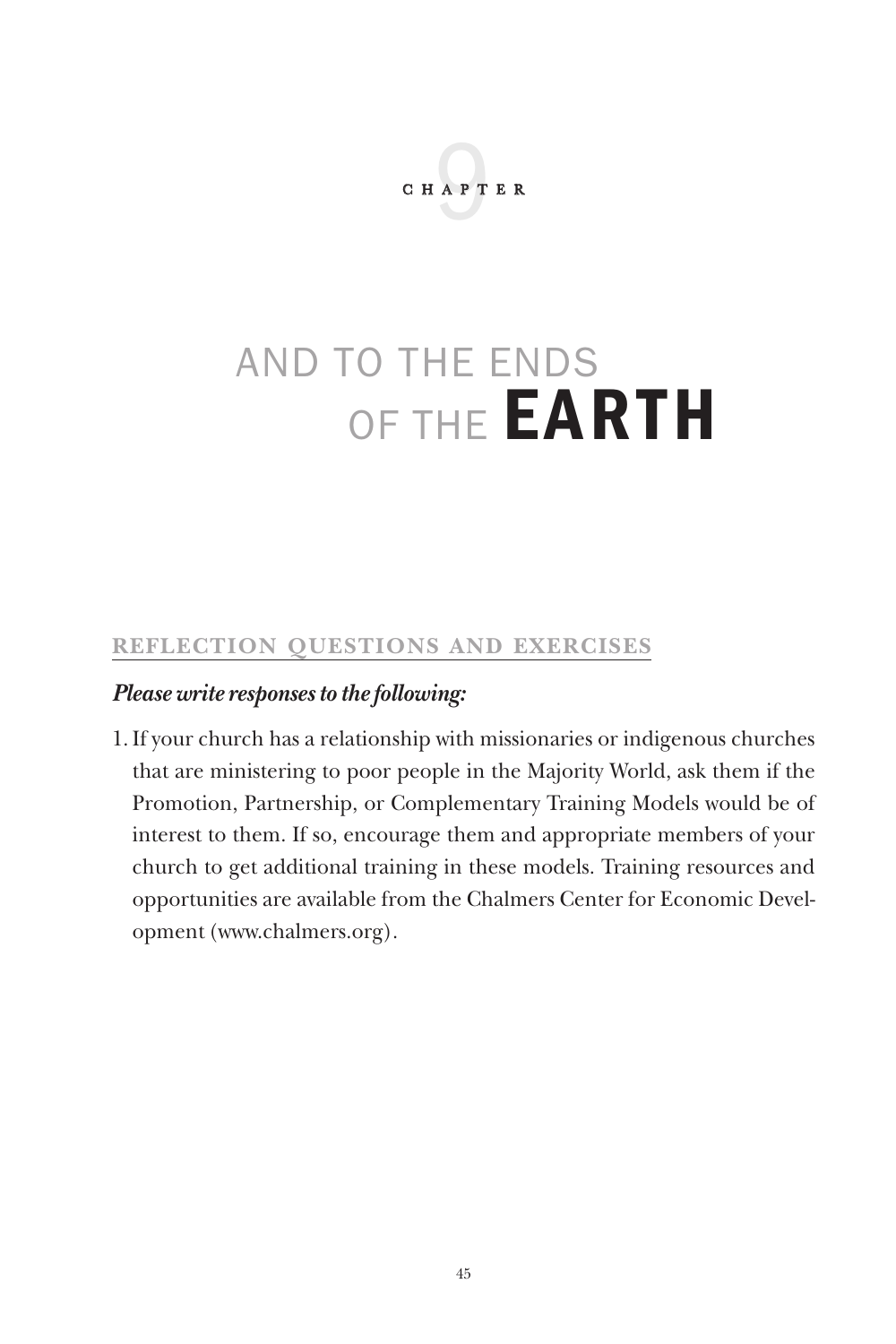2. Do you have any gifts as a trainer? If so, prayerfully consider what role you might play as a trainer of trainers.

3. Ask businesspeople in your church if God might be calling them to consider pursuing or supporting BAM.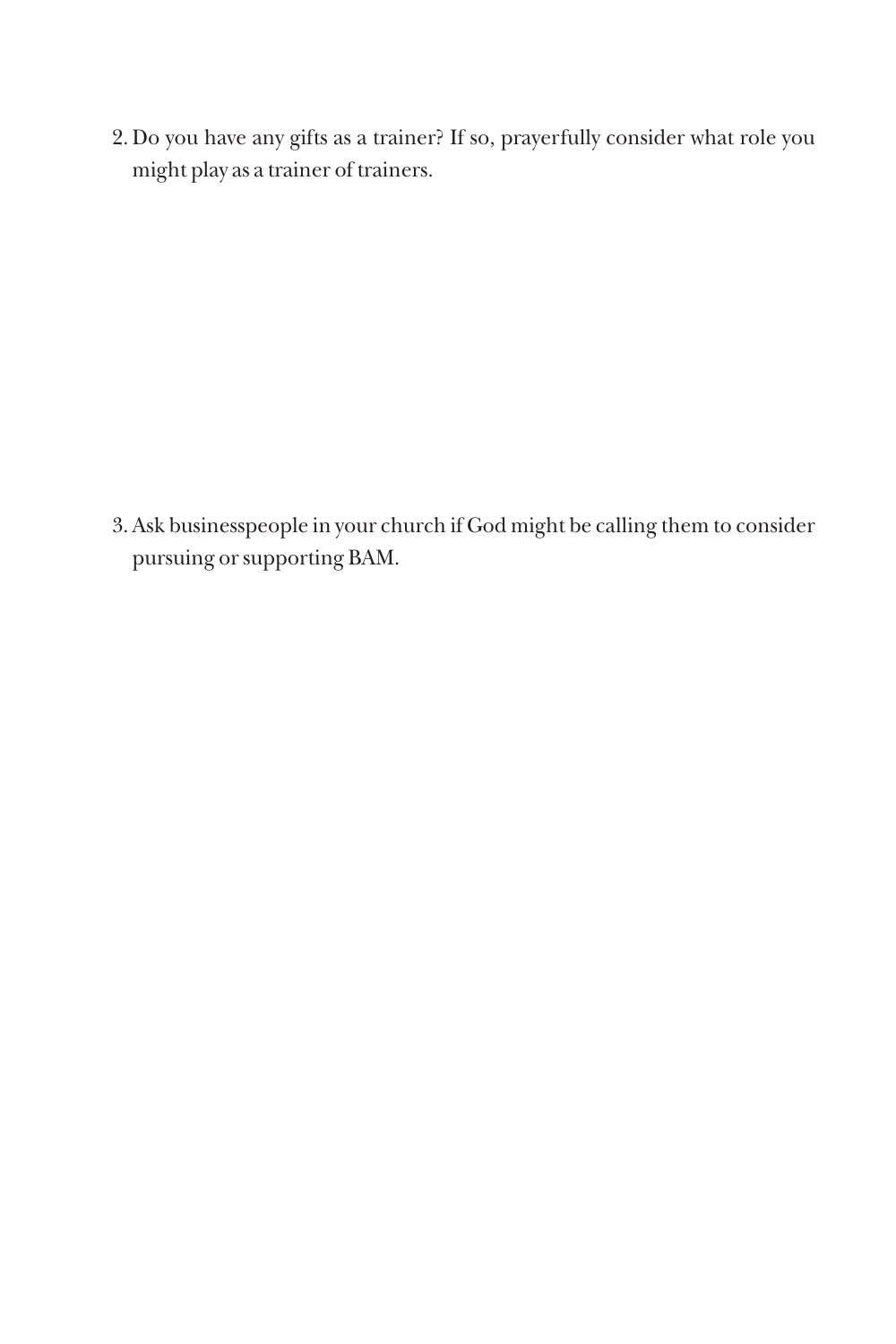

## getting started *on* Helping WITHOUT HURTING

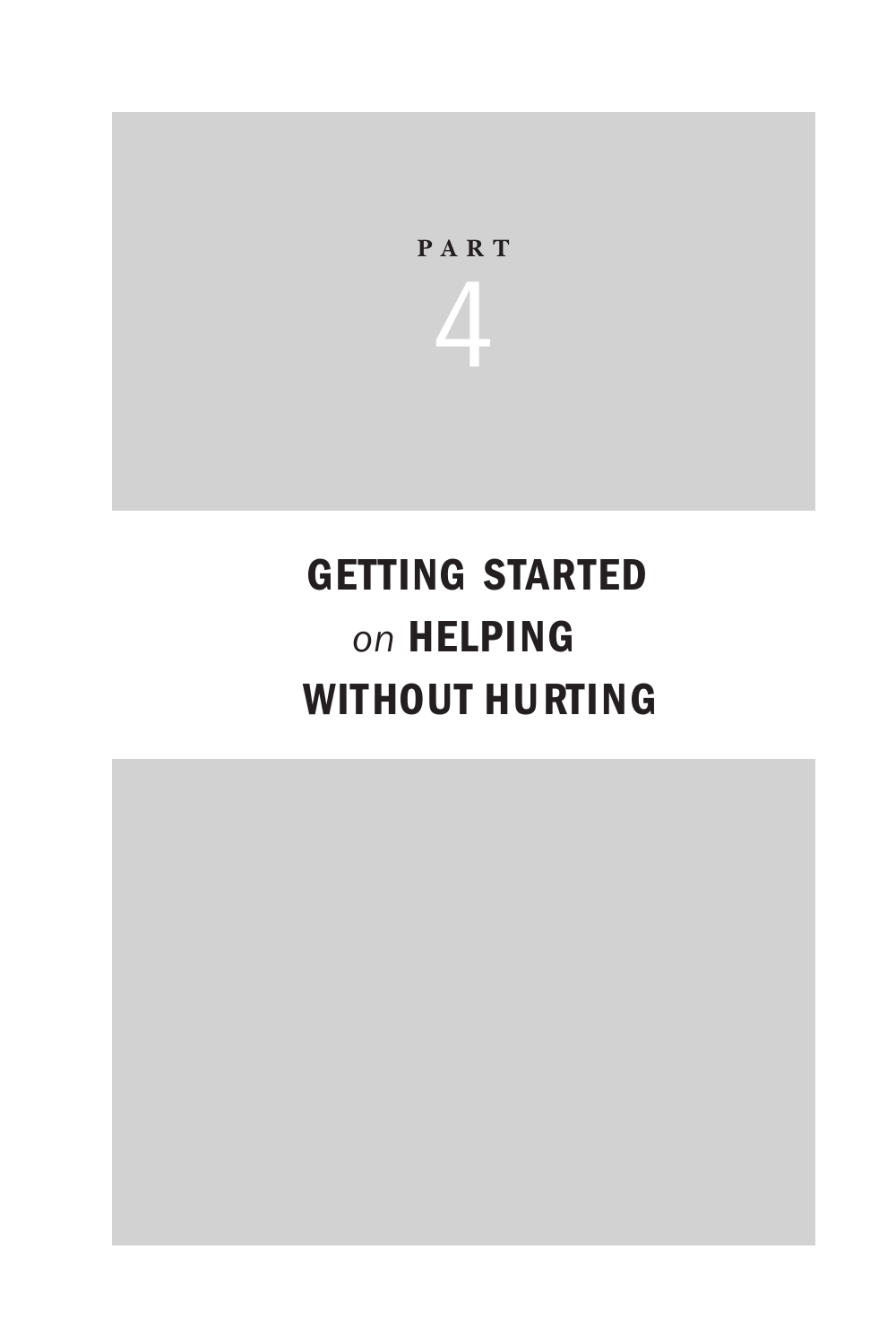### **I n iti al Th o ugh t s**

Please take a few minutes to write down your answers to the following questions:

*1. Think of a time in which you took actions to effect positive change in your life. What caused you to take those actions?*

*2. Think of an individual(s) who has had a significant, positive impact on your life. How did they do this? What did you appreciate about their approach?*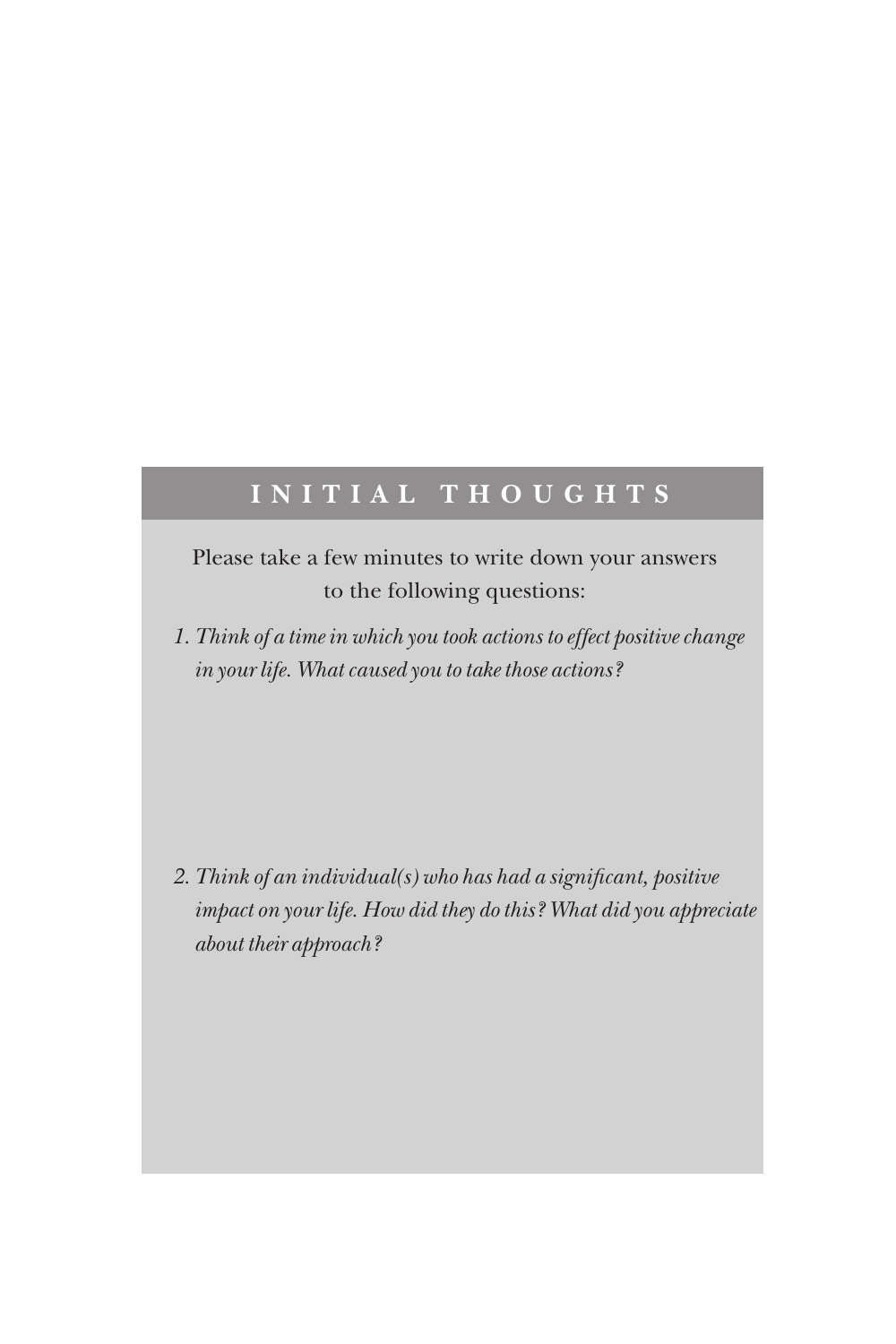

## excuse me, can you SPARE SOME CHANGE?

#### **Reflection Questions and Exercises**

#### *Please write responses to the following:*

1. Think about the ways that your church or ministry has been working with materially poor people. How have you been fostering triggers for positive change or undermining them?

2. What has been your church's or ministry's history of using a team of supportive people to help individuals and families to change? What are some things you have learned? If you are not using teams of supportive people, what could you do to change this?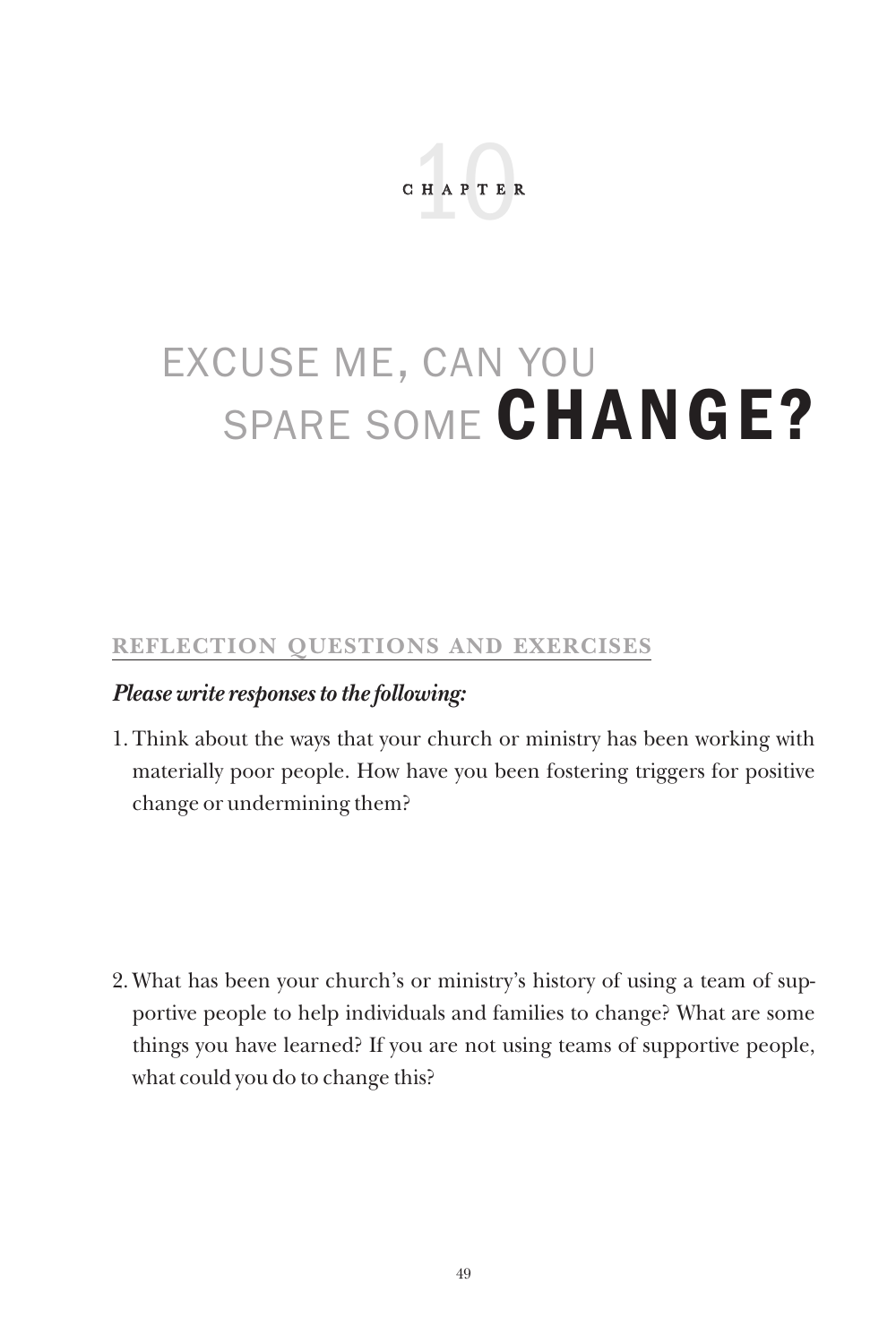3. Think of how you or those around you obtained their jobs. What role did their social networks play in their getting this job? What are some other ways that your social networks have helped you to make positive changes in your life? How could you use your networks to help materially poor people?

4. Think back to some initiative that your church or ministry tried to begin that never got off the ground. Did you fail to "start small" or to "start soon"?

5. Are there people in your life whom you have been trying to help who are simply not open to change? Stop and pray that the Holy Spirit would touch their hearts so that they would become more open to positive change.

6. Are you receptive to the positive changes that God wants to make in your life? Stop and pray that God would make you more open to the changes that He wants to make in you.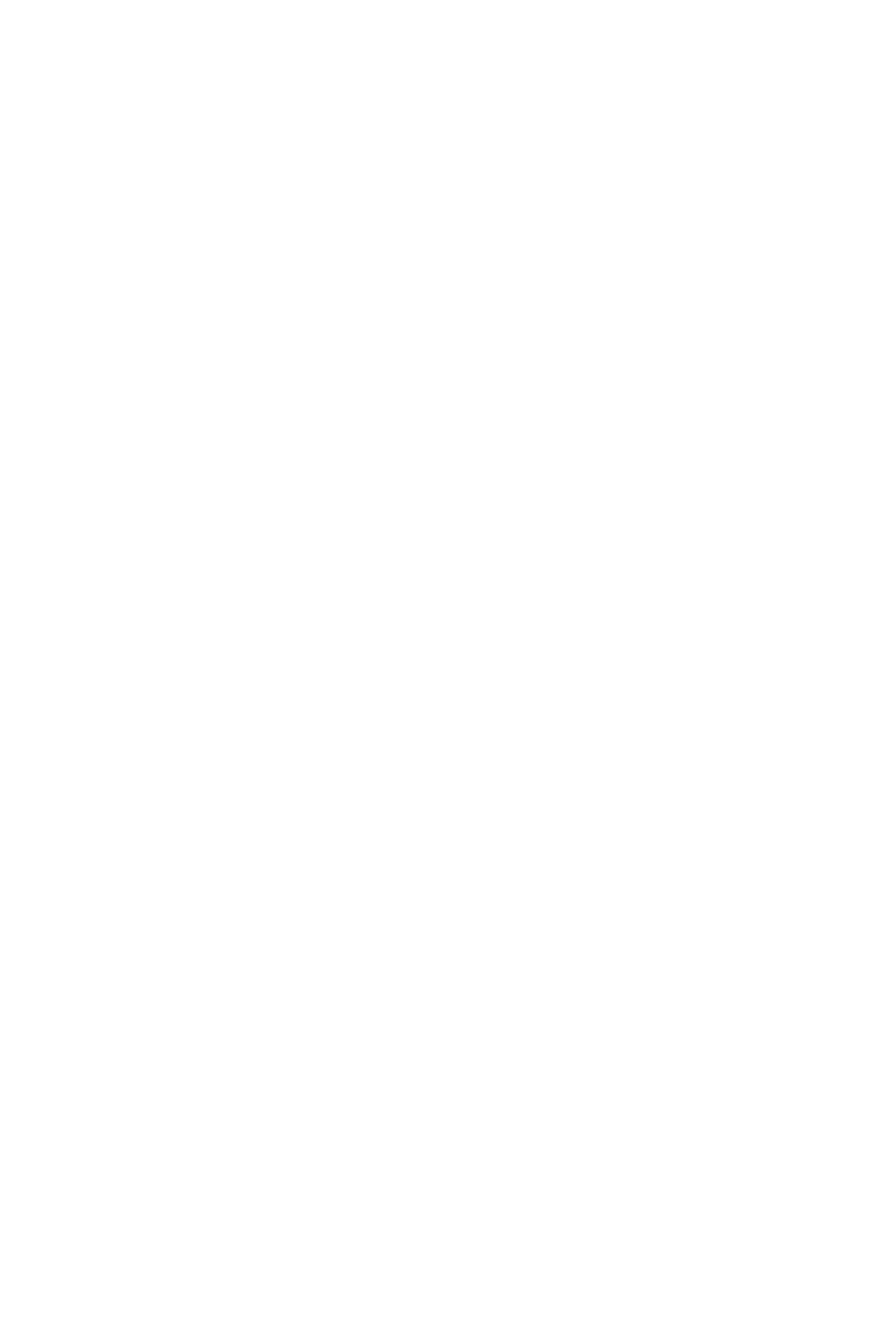### **I n iti al Th o ugh t s**

Please take a few minutes to write down your answers to the following questions:

- *1. List the different communities in which your church or ministry and any organizations with which they partner are working. Which of those communities are considered to be materially poor? Which of those communities are not materially poor but contain individual households that are materially poor?*
- *2. If your church partners with other churches or organizations that minister to materially poor people at home or abroad, do those other churches or organizations appreciate the help your church provides to them? How do you know?*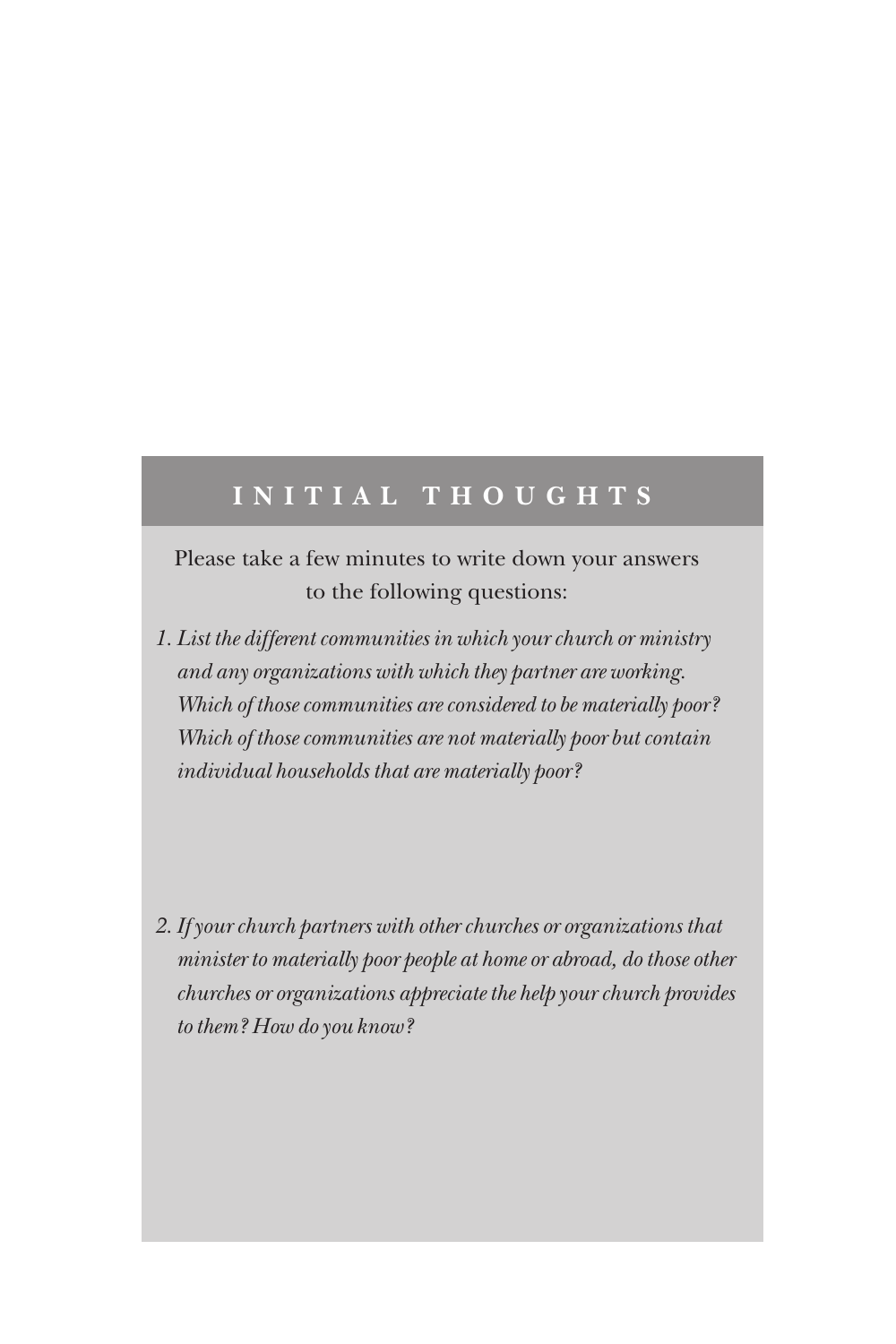chapter 11

# ON YOUR MARK, GET SET, GO!

#### **Reflection Questions and Exercises**

#### *Please write responses to the following:*

1. Does your church or ministry have benevolence policies in place already? Are they consistent with an asset-based, participatory development approach? If not, what are the steps you could take to move in that direction?

2. Does your church or ministry partner with other churches and ministries in your area or in other parts of the world? If not, why not? What are the implications of John 17:20–23 and Philippians 2:1–11 on the importance of linking arms with other Christians and on the attitude that we should bring to such partnerships? What are some specific actions your church or ministry could take to be a better partner?